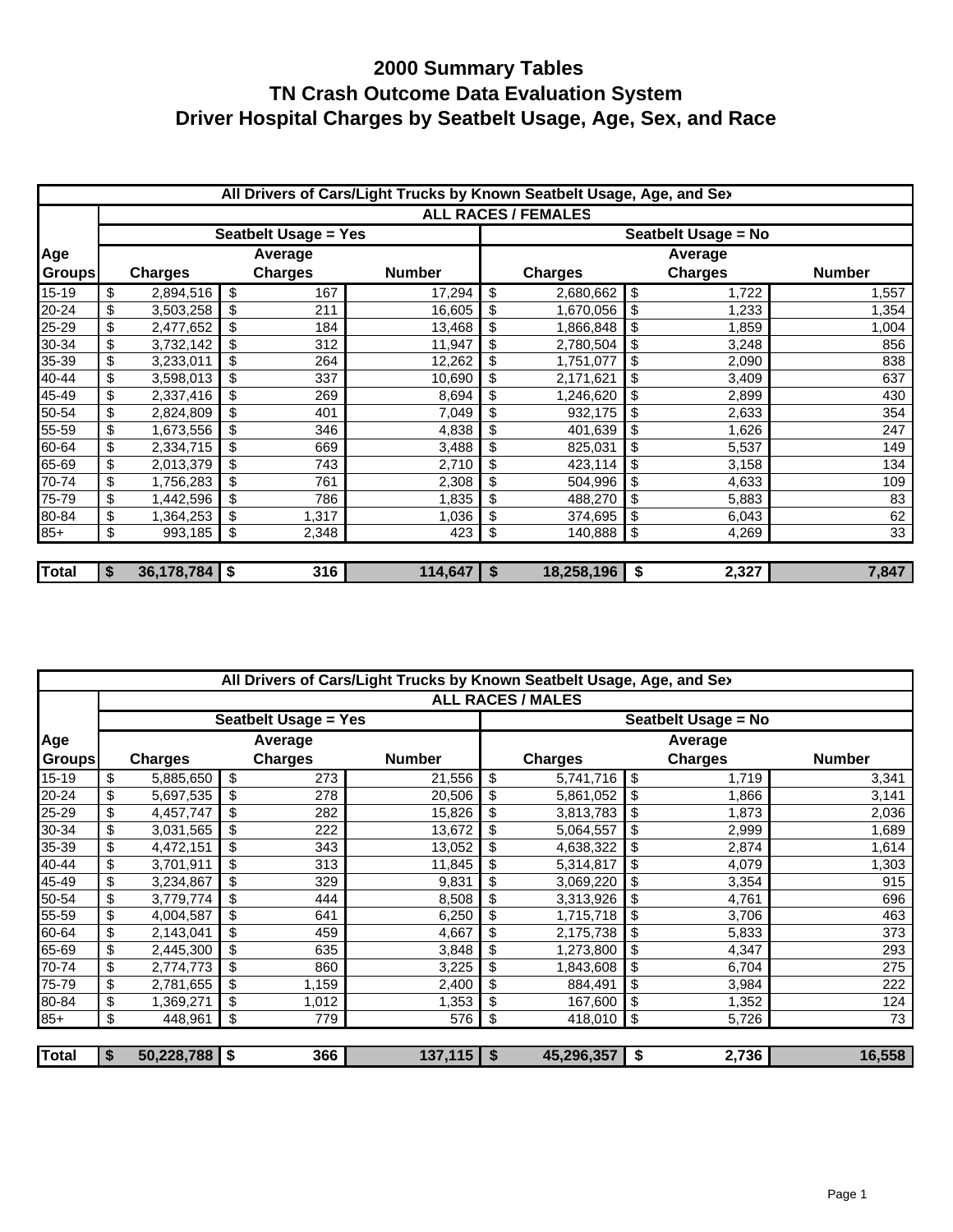|               |    |               |                | All Drivers - Total Hospital Charges by Sex |         |             |    |                |               |  |
|---------------|----|---------------|----------------|---------------------------------------------|---------|-------------|----|----------------|---------------|--|
| Age           |    |               | Average        |                                             | Average |             |    |                |               |  |
| <b>Groups</b> |    | Female        | <b>Charges</b> | <b>Number</b>                               |         | <b>Male</b> |    | <b>Charges</b> | <b>Number</b> |  |
| 15-19         | \$ | 5,575,178     | \$<br>296      | 18,851                                      | \$      | 11,627,366  | \$ | 467            | 24,897        |  |
| 20-24         | \$ | 5,173,314     | \$<br>288      | 17,959                                      | \$      | 11,558,586  | \$ | 489            | 23,647        |  |
| 25-29         | \$ | 4,344,500     | \$<br>300      | 14,472                                      | \$      | 8,271,530   | \$ | 463            | 17,862        |  |
| 30-34         | \$ | 6,512,646     | \$<br>509      | 12,803                                      | \$      | 8,096,122   | \$ | 527            | 15,361        |  |
| 35-39         | \$ | 4,984,088     | \$<br>380      | 13,100                                      | \$      | 9,110,473   | \$ | 621            | 14,666        |  |
| 40-44         | \$ | 5,769,634     | \$<br>509      | 11,327                                      | \$      | 9,016,727   | \$ | 686            | 13,148        |  |
| 45-49         | \$ | 3,584,036     | \$<br>393      | 9,124                                       | \$      | 6,304,087   | \$ | 587            | 10,746        |  |
| 50-54         | \$ | 3,756,984     | \$<br>507      | 7,403                                       | \$      | 7,093,700   | \$ | 771            | 9,204         |  |
| 55-59         | \$ | 2,075,195     | \$<br>408      | 5,085                                       | \$      | 5,720,305   | \$ | 852            | 6,713         |  |
| 60-64         | \$ | 3,159,746     | \$<br>869      | 3,637                                       | \$      | 4,318,779   | \$ | 857            | 5,040         |  |
| 65-69         | \$ | 2,436,493     | \$<br>857      | 2,844                                       | \$      | 3,719,101   | \$ | 898            | 4,141         |  |
| 70-74         | \$ | 2,261,279     | \$<br>936      | 2,417                                       |         | 4,618,380   | \$ | 1,320          | 3,500         |  |
| 75-79         | \$ | 1,930,866     | \$<br>1,007    | 1,918                                       | \$      | 3,666,146   | \$ | 1,398          | 2,622         |  |
| 80-84         | \$ | 1,738,948     | \$<br>1,584    | 1,098                                       | \$      | 1,536,871   | \$ | 1,041          | 1,477         |  |
| $85+$         | \$ | 1,134,073     | \$<br>2,487    | 456                                         | \$      | 866,971     | \$ | 1,336          | 649           |  |
| <b>Total</b>  | S  | 54,436,980 \$ | 444            | $122,494$ \$                                |         | 95,525,145  | \$ | 622            | 153,673       |  |



 Data reporting continues to improve and the techniques to gather and produce this information get more sophisticated and more accurate over the years. Actual economic losses are still far greater than can be measured here.

|              |                      | <b>Total Hospital Charges</b> |               |                 | Total Estimated Savings If Seatbelts Were Worn* |                  |
|--------------|----------------------|-------------------------------|---------------|-----------------|-------------------------------------------------|------------------|
| Age          | Female/              | Average                       |               |                 |                                                 |                  |
| Groups       | <b>Male</b>          | <b>Charges</b>                | <b>Number</b> | Female          | <b>Male</b>                                     | <b>Total</b>     |
| $15 - 19$    | \$<br>17,202,544     | \$<br>393                     | 43,748        | \$<br>2,420,065 | \$<br>4,829,490                                 | \$<br>7,249,555  |
| 20-24        | \$<br>16,731,901     | \$<br>402                     | 41,606        | \$<br>1,384,395 | \$<br>4,988,334                                 | \$<br>6,372,728  |
| 25-29        | \$<br>12,616,030     | \$<br>390                     | 32,334        | \$<br>1,682,146 | \$<br>3,240,298                                 | \$<br>4,922,444  |
| 30-34        | \$<br>14,608,768     | \$<br>519                     | 28,164        | \$<br>2,513,097 | \$<br>4,690,046                                 | \$<br>7,203,142  |
| 35-39        | \$<br>14,094,561     | \$<br>508                     | 27,766        | \$<br>1,530,129 | \$<br>4,085,299                                 | \$<br>5,615,428  |
| 40-44        | \$<br>14,786,361     | \$<br>604                     | 24,475        | \$<br>1,957,221 | \$<br>4,907,591                                 | \$<br>6,864,812  |
| 45-49        | \$<br>9,888,123      | \$<br>498                     | 19,870        | \$<br>1,131,013 | \$<br>2,768,142                                 | \$<br>3,899,154  |
| 50-54        | \$<br>10,850,683     | \$<br>653                     | 16,607        | \$<br>790,313   | \$<br>3,004,720                                 | \$<br>3,795,033  |
| 55-59        | \$<br>7,795,500      | \$<br>661                     | 11,798        | \$<br>316,197   | \$<br>1,419,059                                 | \$<br>1,735,255  |
| 60-64        | \$<br>7,478,526      | \$<br>862                     | 8,677         | \$<br>725,297   | \$<br>2,004,460                                 | \$<br>2,729,757  |
| 65-69        | \$<br>6,155,594      | \$<br>881                     | 6,985         | \$<br>323,559   | \$<br>1,087,607                                 | \$<br>1,411,166  |
| 70-74        | \$<br>6,879,660      | \$<br>1,163                   | 5,917         | \$<br>422,052   | \$<br>1,606,999                                 | \$<br>2,029,051  |
| 75-79        | \$<br>5,597,012      | \$<br>1,233                   | 4,540         | \$<br>423,019   | \$<br>627,188                                   | \$<br>1,050,207  |
| 80-84        | \$<br>3,275,819      | \$<br>1,272                   | 2,575         | \$<br>293,050   | \$<br>42,109                                    | \$<br>335,159    |
| $85+$        | \$<br>2,001,044      | \$<br>1,811                   | 1,105         | \$<br>63,406    | \$<br>361,111                                   | \$<br>424,516    |
|              |                      |                               |               |                 |                                                 |                  |
| <b>Total</b> | \$<br>149,962,125 \$ | 543                           | $276,167$ \$  | 15,974,960      | \$<br>39,662,450                                | \$<br>55,637,409 |



If all drivers in Tennessee would have worn their seatbelts, the state could have saved more than 55.5M in 2000.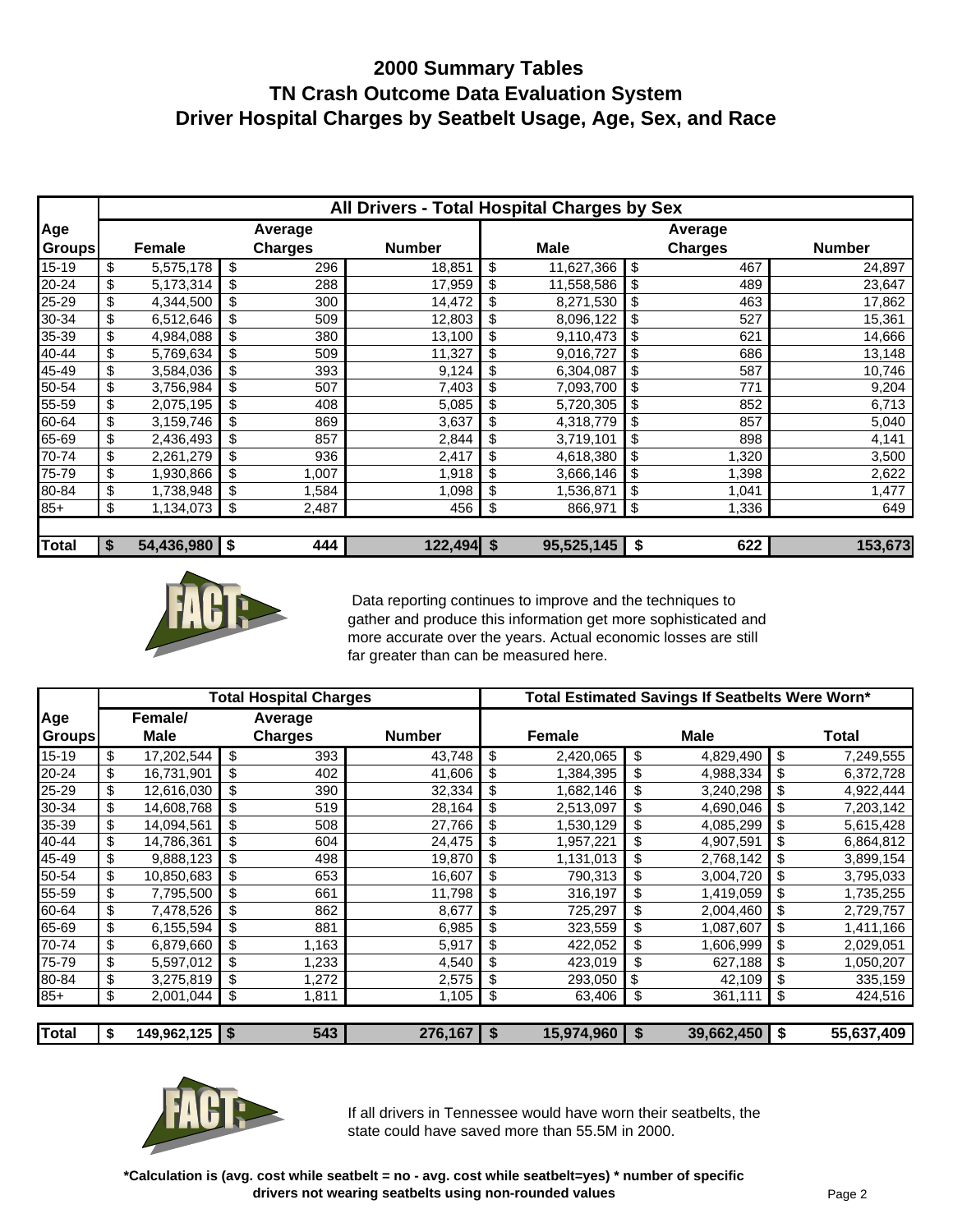

In Tennessee, seatbelt usage was 94% among female drivers in crashes in 2000 up 10% from 1998 and 1999. In contrast, men drivers involved in crashes used seatbelts 89% of the time in 2000 - up an incredible 18% from 1998 and 1999. This is a significant improvement in usage from previous years.

|                            |         |            |                    | Percentage of Seatbelt Usage of Female Drivers Involved In Crashes by Age |  |  |  |  |  |  |
|----------------------------|---------|------------|--------------------|---------------------------------------------------------------------------|--|--|--|--|--|--|
| <b>ALL RACES / FEMALES</b> |         |            |                    |                                                                           |  |  |  |  |  |  |
| <b>Age Groups</b>          | Wearing | % of Usage | <b>Not Wearing</b> | % Unrestrained                                                            |  |  |  |  |  |  |
| 15-19                      | 17,294  | 92%        | 1,557              | 8%                                                                        |  |  |  |  |  |  |
| 20-24                      | 16,605  | 92%        | 1,354              | 8%                                                                        |  |  |  |  |  |  |
| 25-29                      | 13,468  | 93%        | 1,004              | 7%                                                                        |  |  |  |  |  |  |
| 30-34                      | 11,947  | 93%        | 856                | 7%                                                                        |  |  |  |  |  |  |
| 35-39                      | 12,262  | 94%        | 838                | 6%                                                                        |  |  |  |  |  |  |
| 40-44                      | 10,690  | 94%        | 637                | 6%                                                                        |  |  |  |  |  |  |
| 45-49                      | 8,694   | 95%        | 430                | 5%                                                                        |  |  |  |  |  |  |
| 50-54                      | 7,049   | 95%        | 354                | 5%                                                                        |  |  |  |  |  |  |
| 55-59                      | 4,838   | 95%        | 247                | 5%                                                                        |  |  |  |  |  |  |
| 60-64                      | 3,488   | 96%        | 149                | 4%                                                                        |  |  |  |  |  |  |
| 65-69                      | 2,710   | 95%        | 134                | 5%                                                                        |  |  |  |  |  |  |
| 70-74                      | 2,308   | 95%        | 109                | 5%                                                                        |  |  |  |  |  |  |
| 75-79                      | 1,835   | 96%        | 83                 | 4%                                                                        |  |  |  |  |  |  |
| 80-84                      | 1,036   | 94%        | 62                 | 6%                                                                        |  |  |  |  |  |  |
| $85+$                      | 423     | 93%        | 33                 | 7%                                                                        |  |  |  |  |  |  |
|                            |         |            |                    |                                                                           |  |  |  |  |  |  |
| <b>Total</b>               | 114,647 | 94%        | 7,847              | 6%                                                                        |  |  |  |  |  |  |

|                   | Percentage of Seatbelt Usage of Male Drivers Involved In Crashes by Age |                          |                    |                |  |  |  |  |  |  |  |  |  |
|-------------------|-------------------------------------------------------------------------|--------------------------|--------------------|----------------|--|--|--|--|--|--|--|--|--|
|                   |                                                                         | <b>ALL RACES / MALES</b> |                    |                |  |  |  |  |  |  |  |  |  |
| <b>Age Groups</b> | Wearing                                                                 | % of Usage               | <b>Not Wearing</b> | % Unrestrained |  |  |  |  |  |  |  |  |  |
| $15 - 19$         | 21,556                                                                  | 87%                      | 3,341              | 13%            |  |  |  |  |  |  |  |  |  |
| 20-24             | 20,506                                                                  | 87%                      | 3,141              | 13%            |  |  |  |  |  |  |  |  |  |
| 25-29             | 15,826                                                                  | 89%                      | 2,036              | 11%            |  |  |  |  |  |  |  |  |  |
| 30-34             | 13,672                                                                  | 89%                      | 1,689              | 11%            |  |  |  |  |  |  |  |  |  |
| 35-39             | 13,052                                                                  | 89%                      | 1,614              | 11%            |  |  |  |  |  |  |  |  |  |
| 40-44             | 11,845                                                                  | 90%                      | 1,303              | 10%            |  |  |  |  |  |  |  |  |  |
| 45-49             | 9,831                                                                   | 91%                      | 915                | 9%             |  |  |  |  |  |  |  |  |  |
| 50-54             | 8,508                                                                   | 92%                      | 696                | 8%             |  |  |  |  |  |  |  |  |  |
| 55-59             | 6,250                                                                   | 93%                      | 463                | 7%             |  |  |  |  |  |  |  |  |  |
| 60-64             | 4,667                                                                   | 93%                      | 373                | 7%             |  |  |  |  |  |  |  |  |  |
| 65-69             | 3,848                                                                   | 93%                      | 293                | 7%             |  |  |  |  |  |  |  |  |  |
| 70-74             | 3,225                                                                   | 92%                      | 275                | 8%             |  |  |  |  |  |  |  |  |  |
| 75-79             | 2,400                                                                   | 92%                      | 222                | 8%             |  |  |  |  |  |  |  |  |  |
| 80-84             | 1,353                                                                   | 92%                      | 124                | 8%             |  |  |  |  |  |  |  |  |  |
| $85+$             | 576                                                                     | 89%                      | 73                 | 11%            |  |  |  |  |  |  |  |  |  |
|                   |                                                                         |                          |                    |                |  |  |  |  |  |  |  |  |  |
| Total             | 137,115                                                                 | 89%                      | 16,558             | <b>11%</b>     |  |  |  |  |  |  |  |  |  |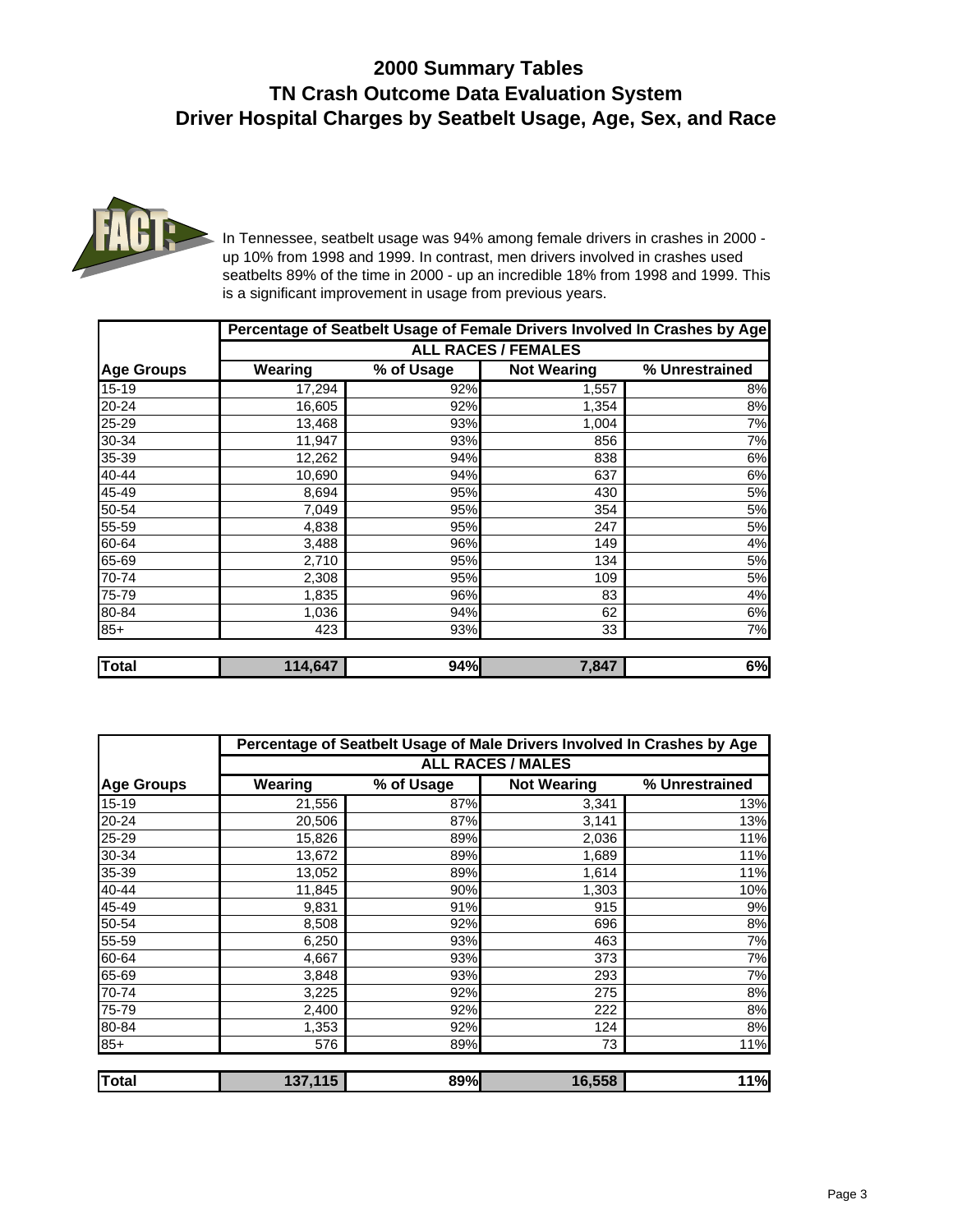|                 |                            |                        | <b>Summary At A Glance</b> |                        |               |  |  |  |  |  |  |  |
|-----------------|----------------------------|------------------------|----------------------------|------------------------|---------------|--|--|--|--|--|--|--|
|                 | <b>ALL RACES / FEMALES</b> |                        |                            |                        |               |  |  |  |  |  |  |  |
|                 | Wearing                    | <b>Average Charges</b> |                            | <b>Average Charges</b> | <b>Number</b> |  |  |  |  |  |  |  |
| Race            | <b>Seatbelts</b>           | of Restrained          | <b>No Seatbelts</b>        | of Non Restrained      | of Drivers    |  |  |  |  |  |  |  |
| <b>WHITE</b>    | 93%                        | 322<br>S               | 7%l                        | 2,549                  | 83,644        |  |  |  |  |  |  |  |
| <b>BLACK</b>    | 95%                        | 251<br>S               | 5%                         | 1,207                  | 20,956        |  |  |  |  |  |  |  |
| <b>I</b> OTHER  | $98\%$ \$                  | 111                    | 2%                         | 8,199                  | 1,337         |  |  |  |  |  |  |  |
| <b>IUNKNOWN</b> | 94%                        | 384                    | 6%                         | 2,068                  | 16,557        |  |  |  |  |  |  |  |
|                 |                            |                        |                            |                        |               |  |  |  |  |  |  |  |
| Total           | 94%                        | N/A                    | 6%                         | N/A                    | 122,494       |  |  |  |  |  |  |  |

|                |                          | <b>Summary At A Glance</b> |                     |                        |               |  |  |  |  |  |  |  |
|----------------|--------------------------|----------------------------|---------------------|------------------------|---------------|--|--|--|--|--|--|--|
|                | <b>ALL RACES / MALES</b> |                            |                     |                        |               |  |  |  |  |  |  |  |
|                | Wearing                  | <b>Average Charges</b>     |                     | <b>Average Charges</b> | <b>Number</b> |  |  |  |  |  |  |  |
| Race           | <b>Seatbelts</b>         | of Restrained              | <b>No Seatbelts</b> | of Non Restrained      | of Drivers    |  |  |  |  |  |  |  |
| <b>WHITE</b>   | 89%                      | 343                        | 11%                 | 2,822                  | 102,565       |  |  |  |  |  |  |  |
| <b>BLACK</b>   | 91%                      | 376                        | 9%                  | 2,715                  | 22,570        |  |  |  |  |  |  |  |
| <b>I</b> OTHER | 95%                      | 597<br>S                   | 5%                  | 2,746                  | 211           |  |  |  |  |  |  |  |
| <b>UNKNOWN</b> | 89%                      | 430<br>S                   | 11%                 | 2,394<br>ß.            | 26,438        |  |  |  |  |  |  |  |
|                |                          |                            |                     |                        |               |  |  |  |  |  |  |  |
| Total          | 89%                      | N/A                        | 11%l                | N/A                    | 151,784       |  |  |  |  |  |  |  |

| <b>Summary At A Glance</b> |    |                             |     |                           |                   |                             |                   |                          |                      |                |
|----------------------------|----|-----------------------------|-----|---------------------------|-------------------|-----------------------------|-------------------|--------------------------|----------------------|----------------|
|                            |    | <b>Female Total Charges</b> |     | <b>Male Total Charges</b> |                   | <b>Female Total Charges</b> |                   | <b>MaleTotal Charges</b> | <b>Total Charges</b> |                |
| Race                       |    | of Restrained               |     | of Restrained             | of Non Restrained |                             | of Non Restrained |                          |                      | of All Drivers |
| <b>WHITE</b>               | \$ | 25,047,010                  | \$. | 31,126,462                | S                 | 14.842.941                  |                   | $32,984,053$   \$        |                      | 104,000,466    |
| <b>BLACK</b>               | \$ | 4,983,882                   | S   | 7,763,362                 | S                 | 1,287,355                   | - \$              | 5,237,467                | \$.                  | 19,272,066     |
| <b>I</b> OTHER             | \$ | 146.386                     | \$  | 1,195,399                 | S                 | 196,765                     |                   | 269,061                  |                      | 1,807,611      |
| <b>IUNKNOWN</b>            | \$ | 6,001,506                   |     | 10,143,565                | S                 | 1,931,135                   | - \$              | 6,805,776                |                      | 24,881,982     |
|                            |    |                             |     |                           |                   |                             |                   |                          |                      |                |
| Total                      |    | 36,178,784                  |     | 50,228,788                | S                 | 18,258,196                  |                   | 45,296,357               | l S                  | 149,962,125    |

| Difference in Average Hospital Charges of Young Drivers Versus Elderly Drivers |  |                          |  |       |  |                     |  |       |  |
|--------------------------------------------------------------------------------|--|--------------------------|--|-------|--|---------------------|--|-------|--|
|                                                                                |  | <b>Wearing Seatbelts</b> |  |       |  | <b>No Seatbelts</b> |  |       |  |
| Age Groups                                                                     |  | Female                   |  | Male  |  | Female              |  | Male  |  |
| 15-19 Years Old                                                                |  | 167 I                    |  | 273   |  | 1,722 $\frac{1}{3}$ |  | 1.719 |  |
| 75+ Years Old                                                                  |  | 1.154 I                  |  | 1,063 |  | $5,640$ \$          |  | 3,509 |  |
| % Increase in Average Cost                                                     |  | 589%                     |  | 289%  |  | 228%                |  | 104%  |  |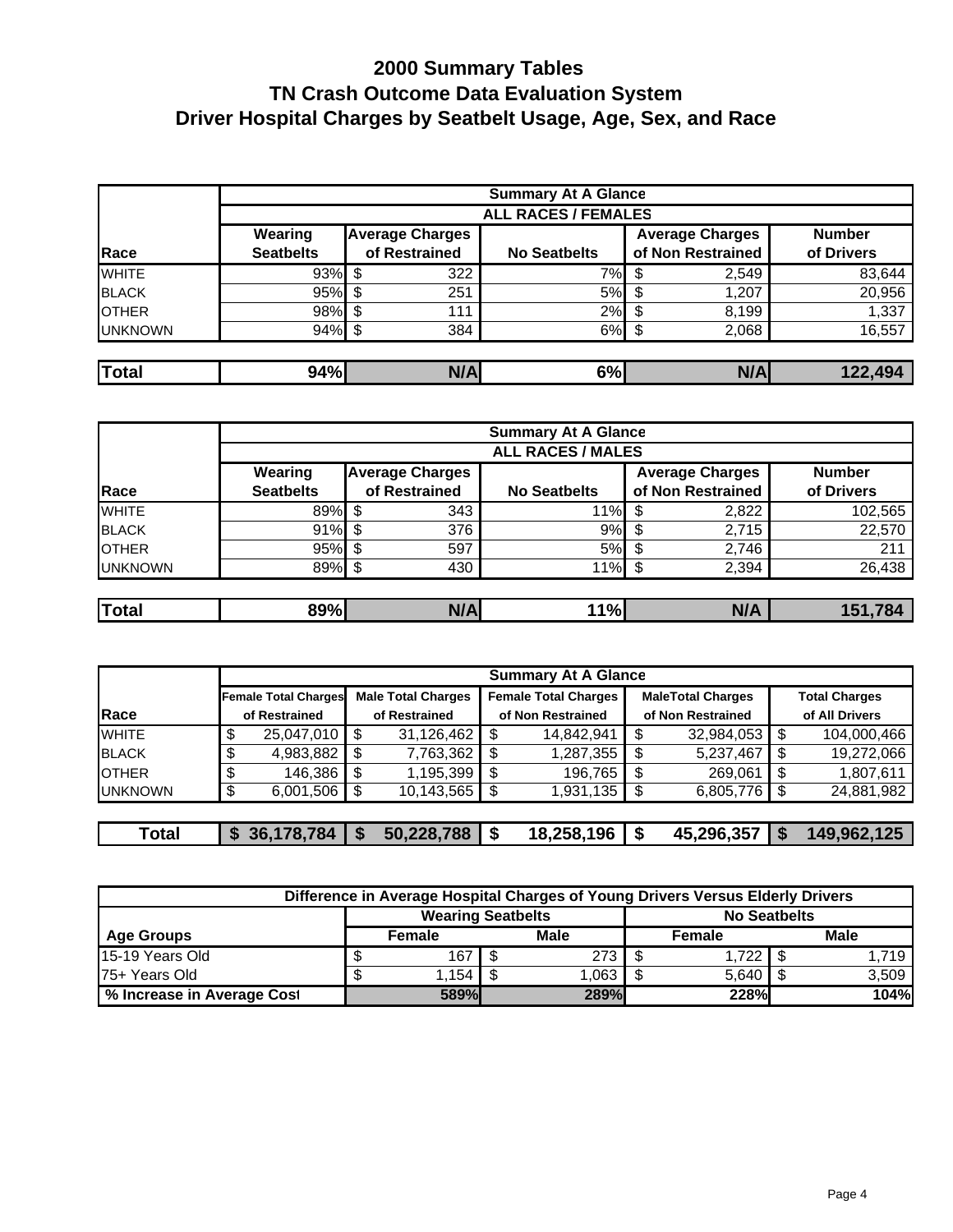|                      |                         | <b>Summary At A Glance</b>              |                        |                                                    |             |  |  |  |  |  |  |  |  |
|----------------------|-------------------------|-----------------------------------------|------------------------|----------------------------------------------------|-------------|--|--|--|--|--|--|--|--|
|                      | <b>Potential</b>        | <b>Potential Savings</b>                | <b>Total Potential</b> | <b>Distribution of Drivers by Race</b><br>Category |             |  |  |  |  |  |  |  |  |
|                      | <b>Savings if All</b>   | if All                                  | <b>Savings if All</b>  |                                                    |             |  |  |  |  |  |  |  |  |
|                      |                         | <b>Female Drivers Male Drivers Wore</b> | <b>Drivers Wore</b>    |                                                    |             |  |  |  |  |  |  |  |  |
| <b>Wore Seatbelt</b> |                         | <b>Seatbelt</b>                         | <b>Seatbelts</b>       | <b>Causing Additional Monies</b>                   |             |  |  |  |  |  |  |  |  |
| <b>IRace</b>         |                         |                                         |                        | <b>Female</b>                                      | <b>Male</b> |  |  |  |  |  |  |  |  |
| <b>WHITE</b>         | $13,165,144$   \$<br>\$ | 29,324,429                              | 42,489,573<br>S        | 7%I                                                | 11%         |  |  |  |  |  |  |  |  |
| <b>BLACK</b>         | \$<br>1,022,862         | 4,541,303<br>\$                         | 5,564,166<br>- \$      | 5%                                                 | 9%          |  |  |  |  |  |  |  |  |
| <b>OTHER</b>         | 195,656<br>\$           | 255,390<br>\$                           | 451,046<br>S           | 2%                                                 | 5%          |  |  |  |  |  |  |  |  |
| <b>IUNKNOWN</b>      | \$<br>1,626,260         | 4,780,890<br>\$                         | \$<br>6,407,150        | 6%                                                 | 11%         |  |  |  |  |  |  |  |  |

|                             | Difference in Average Hospital Charges |        |  |       |  |  |  |  |  |
|-----------------------------|----------------------------------------|--------|--|-------|--|--|--|--|--|
| <b>Seatbelt Usage</b>       |                                        | Female |  | Male  |  |  |  |  |  |
| <b>Wearing Seatbelt</b>     | S                                      | 316    |  | 366   |  |  |  |  |  |
| <b>Not Wearing Seatbelt</b> | \$                                     | 2.327  |  | 2.736 |  |  |  |  |  |
| % Increase in Average Cost  |                                        | 637%   |  | 647%  |  |  |  |  |  |



In 2000, men cost 64 cents on every dollar spent on hospital charges resulting from crashes, and women cost 36 cents on every dollar.

|                | <b>Summary At A Glance</b>                     |             |             |            |     |      |               |     |  |  |  |
|----------------|------------------------------------------------|-------------|-------------|------------|-----|------|---------------|-----|--|--|--|
|                | <b>Distribution of Actual Hospital Charges</b> |             |             |            |     |      |               |     |  |  |  |
| Race           |                                                | Total       | <b>Male</b> |            |     |      | <b>Female</b> |     |  |  |  |
| <b>WHITE</b>   | \$                                             | 104,000,466 | \$          | 64,110,515 | 62% | - \$ | 39,889,951    | 38% |  |  |  |
| <b>BLACK</b>   | \$                                             | 19,272,066  | \$          | 13,000,829 | 67% | - \$ | 6,271,237     | 33% |  |  |  |
| <b>OTHER</b>   | \$                                             | 1,807,611   | \$          | 1,464,460  | 81% | - \$ | 343.151       | 19% |  |  |  |
| <b>UNKNOWN</b> | \$                                             | 24,881,982  | S           | 16.949.341 | 68% |      | 7,932,641     | 32% |  |  |  |
|                |                                                |             |             |            |     |      |               |     |  |  |  |

| 64%<br>,436,980<br>95,525,145<br><b>TOTAL</b><br>36%<br>149,962,125<br>54.<br>Ъ.<br><b>D</b> |
|----------------------------------------------------------------------------------------------|
|----------------------------------------------------------------------------------------------|

|                |                      |                      | <b>Summary At A Glance</b>                         |           |              |
|----------------|----------------------|----------------------|----------------------------------------------------|-----------|--------------|
|                |                      |                      | <b>Distribution of Drivers Involved in Crashes</b> |           |              |
| Race           | <b>Total Charges</b> | <b>Total Drivers</b> | % of Female                                        | % of Male | Dist. of All |
| <b>WHITE</b>   | \$<br>104,000,466    | 186,209              | 45%                                                | 55%       | 67%          |
| <b>BLACK</b>   | \$<br>19,272,066     | 43,526               | 48%                                                | 52%       | 16%          |
| <b>I</b> OTHER | \$<br>1,807,611      | 3,437                | 39%                                                | 6%        | 1%           |
| <b>UNKNOWN</b> | \$<br>24,881,982     | 42,995               | 39%                                                | 61%       | 16%          |
|                |                      |                      |                                                    |           |              |
| Total          | 149,962,125          | 276,167              | 44%                                                | 56%       | 100%         |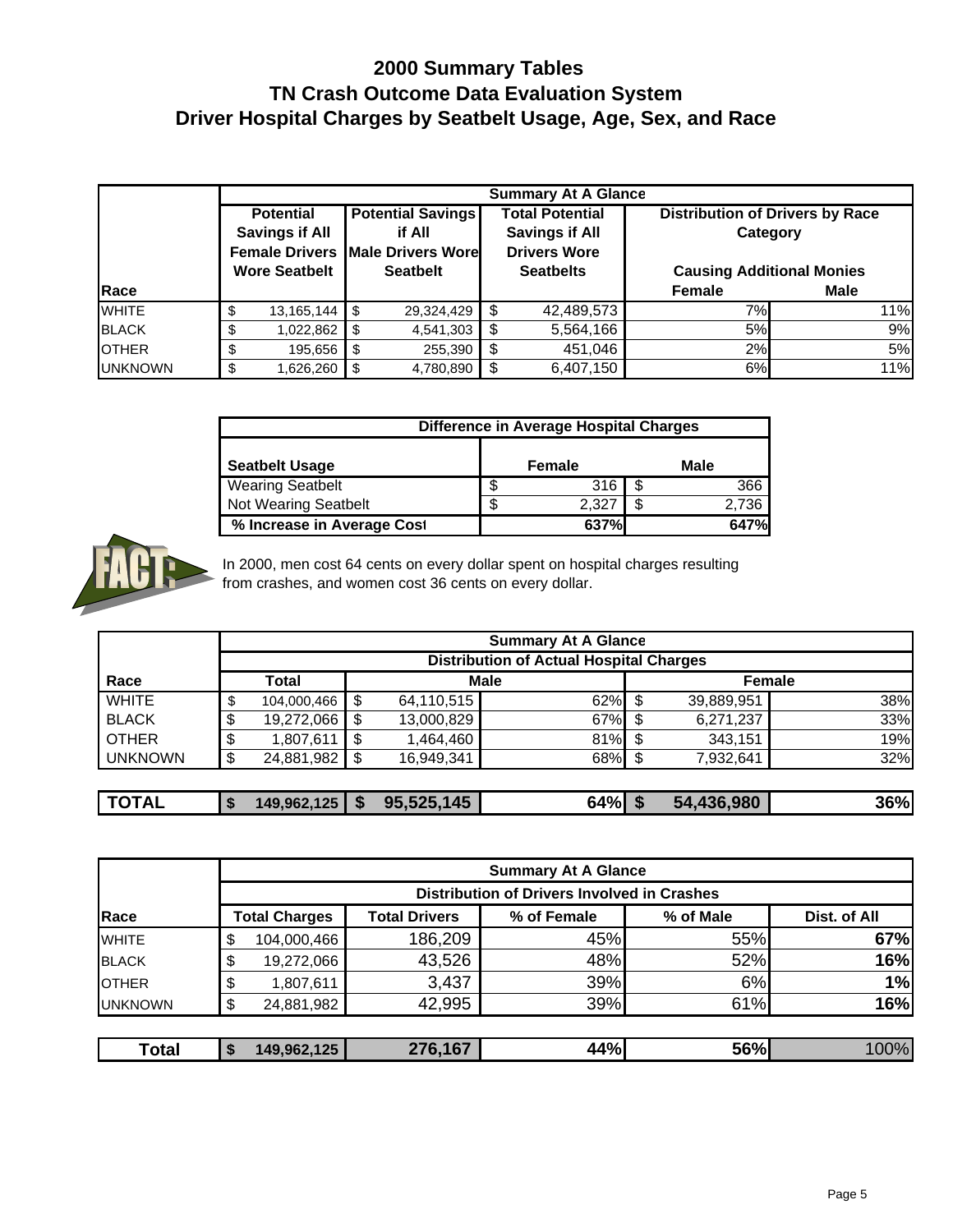|               |    |                |     |                             | All Driver Hospital Charges of White Persons by Known Seatbelt Usage, Age and Sex |                      |    |                     |               |  |
|---------------|----|----------------|-----|-----------------------------|-----------------------------------------------------------------------------------|----------------------|----|---------------------|---------------|--|
|               |    |                |     |                             |                                                                                   | <b>WHITE FEMALES</b> |    |                     |               |  |
|               |    |                |     | <b>Seatbelt Usage = Yes</b> |                                                                                   |                      |    | Seatbelt Usage = No |               |  |
| Age           |    |                |     | Average                     |                                                                                   | Average              |    |                     |               |  |
| <b>Groups</b> |    | <b>Charges</b> |     | <b>Charges</b>              | <b>Number</b>                                                                     | <b>Charges</b>       |    | <b>Charges</b>      | <b>Number</b> |  |
| 15-19         | \$ | 2,141,547      | \$  | 161                         | 13,331                                                                            | \$<br>2,523,233      | \$ | 2,068               | 1,220         |  |
| 20-24         | \$ | 1,814,774      | \$  | 185                         | 9,826                                                                             | \$<br>1,423,689      | \$ | 1,511               | 942           |  |
| 25-29         | \$ | 1,144,947      | \$  | 153                         | 7,485                                                                             | \$<br>1,284,385      | \$ | 2,004               | 641           |  |
| 30-34         | \$ | 2,364,836      | \$  | 306                         | 7,731                                                                             | \$<br>2,044,877      | \$ | 3,336               | 613           |  |
| 35-39         | \$ | 1,895,855      | \$  | 233                         | 8,136                                                                             | \$<br>1,240,641      | \$ | 1,976               | 628           |  |
| 40-44         | \$ | 2,190,254      | \$  | 300                         | 7,290                                                                             | \$<br>1,853,133      | \$ | 3,774               | 491           |  |
| 45-49         | \$ | 1,338,867      | \$  | 222                         | 6,037                                                                             | \$<br>1,097,136      | \$ | 3,265               | 336           |  |
| 50-54         | \$ | 2,498,022      | \$  | 488                         | 5,120                                                                             | \$<br>832,905        | \$ | 2,996               | 278           |  |
| 55-59         | \$ | 1,425,342      | \$  | 398                         | 3,577                                                                             | \$<br>209,319        | \$ | 1,063               | 197           |  |
| 60-64         | \$ | 1,879,280      | \$  | 727                         | 2,585                                                                             | \$<br>738,926        | \$ | 6,262               | 118           |  |
| 65-69         | \$ | 1,806,616      | \$  | 883                         | 2,046                                                                             | \$<br>332,760        | \$ | 3,081               | 108           |  |
| 70-74         | \$ | 1,607,438      | \$  | 856                         | 1,877                                                                             | \$<br>435,394        | \$ | 4,583               | 95            |  |
| 75-79         | \$ | 1,061,550      | \$  | 694                         | 1,530                                                                             | \$<br>429,021        | \$ | 5,959               | 72            |  |
| 80-84         | \$ | 1,016,858      | \$  | 1,129                       | 901                                                                               | \$<br>331,166        | \$ | 6,133               | 54            |  |
| $85+$         | \$ | 860,824        | \$  | 2,459                       | 350                                                                               | \$<br>66,358         | \$ | 2,288               | 29            |  |
| <b>Total</b>  | S  | 25,047,010     | -\$ | 322                         | $77,822$   \$                                                                     | 14,842,941           | \$ | 2,549               | 5,822         |  |

|               | All Driver Hospital Charges of White Persons by Known Seatbelt Usage, Age and Sex |                 |     |                             |               |     |                    |    |                     |               |  |  |
|---------------|-----------------------------------------------------------------------------------|-----------------|-----|-----------------------------|---------------|-----|--------------------|----|---------------------|---------------|--|--|
|               |                                                                                   |                 |     |                             |               |     | <b>WHITE MALES</b> |    |                     |               |  |  |
|               |                                                                                   |                 |     | <b>Seatbelt Usage = Yes</b> |               |     |                    |    | Seatbelt Usage = No |               |  |  |
| Age           |                                                                                   |                 |     | Average                     |               |     |                    |    | Average             |               |  |  |
| <b>Groups</b> | <b>Charges</b>                                                                    |                 |     | <b>Charges</b>              | <b>Number</b> |     | <b>Charges</b>     |    | <b>Charges</b>      | <b>Number</b> |  |  |
| $15-19$       | \$                                                                                | 4,150,477       | \$  | 253                         | 16,434        | \$  | 4,375,234          | \$ | 1,732               | 2,526         |  |  |
| 20-24         | \$                                                                                | 3,205,315       |     | 270                         | 11,876        | \$  | 4,139,623          | \$ | 2,081               | 1,989         |  |  |
| 25-29         | \$                                                                                | 1,628,226       |     | 186                         | 8,753         |     | 2,093,268          | \$ | 1,766               | 1,185         |  |  |
| 30-34         | \$                                                                                | 1,442,040       |     | 166                         | 8,712         | \$  | 3,314,939          |    | 2,740               | 1,210         |  |  |
| 35-39         | \$                                                                                | 2,420,205       |     | 285                         | 8,500         |     | 2,810,571          |    | 2,370               | 1,186         |  |  |
| 40-44         | \$                                                                                | 1,800,594       |     | 226                         | 7,953         |     | 4,213,140          | \$ | 4,375               | 963           |  |  |
| 45-49         | \$                                                                                | 1,994,566       |     | 299                         | 6,677         | \$. | 2,431,467          | \$ | 3,667               | 663           |  |  |
| 50-54         | \$                                                                                | 2,882,370       |     | 487                         | 5,918         |     | 2,771,518          |    | 5,269               | 526           |  |  |
| 55-59         | \$                                                                                | 3,262,390       |     | 740                         | 4,408         |     | 1,358,050          | \$ | 3,752               | 362           |  |  |
| 60-64         | \$                                                                                | 1,269,783       |     | 390                         | 3,257         | \$  | 1,855,373          | \$ | 6,354               | 292           |  |  |
| 65-69         | \$                                                                                | 1,600,460       | \$  | 594                         | 2,695         | \$  | 868,893            | \$ | 3,845               | 226           |  |  |
| 70-74         | \$                                                                                | 1,932,173       |     | 823                         | 2,347         | \$. | 1,697,084          | \$ | 7,645               | 222           |  |  |
| 75-79         | \$                                                                                | 2,150,000       |     | 1,165                       | 1,845         |     | 541,809            |    | 3,027               | 179           |  |  |
| 80-84         | \$                                                                                | 986,179         |     | 926                         | 1,065         |     | 167,600            | \$ | 1,643               | 102           |  |  |
| $85+$         | \$                                                                                | 401,686         | -\$ | 919                         | 437           | \$  | 345,486            | \$ | 6,061               | 57            |  |  |
| <b>Total</b>  | S                                                                                 | $31,126,462$ \$ |     | 343                         | $90,877$ \$   |     | 32,984,053         | S  | 2,822               | 11,688        |  |  |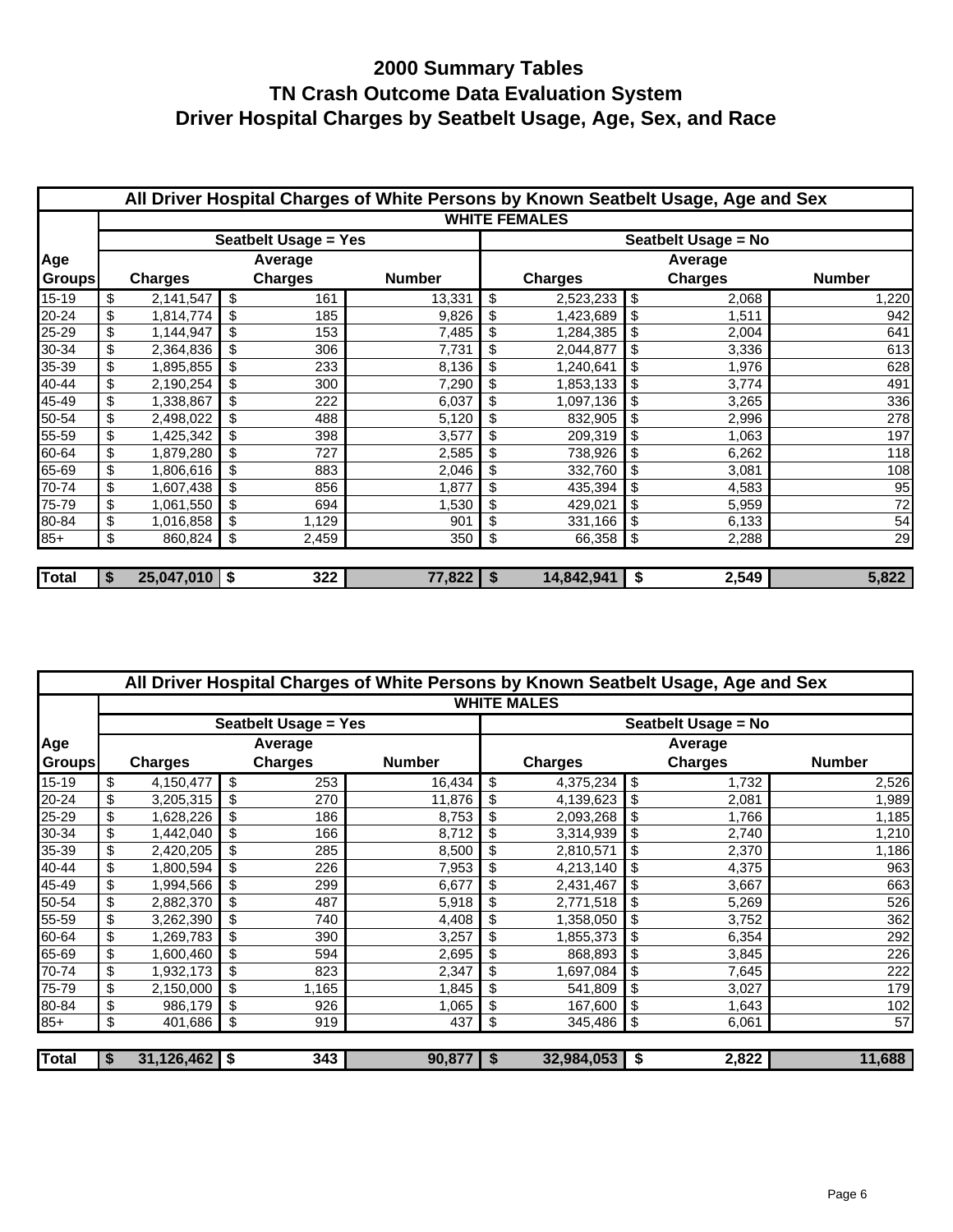|               |                 |                | All Drivers Hospital Charges of White Persons by Seatbelt Usage, Age and Sex |                                      |                |               |
|---------------|-----------------|----------------|------------------------------------------------------------------------------|--------------------------------------|----------------|---------------|
|               |                 |                |                                                                              | <b>Total Hospital Charges by Sex</b> |                |               |
| Age           | White           | Average        |                                                                              | White                                | Average        |               |
| <b>Groups</b> | <b>Female</b>   | <b>Charges</b> | <b>Number</b>                                                                | <b>Male</b>                          | <b>Charges</b> | <b>Number</b> |
| 15-19         | \$<br>4,664,780 | \$<br>321      | 14,551                                                                       | \$<br>8,525,711                      | \$<br>450      | 18,960        |
| 20-24         | \$<br>3,238,463 | \$<br>301      | 10,768                                                                       | \$<br>7,344,937                      | \$<br>530      | 13,865        |
| 25-29         | \$<br>2,429,331 | \$<br>299      | 8,126                                                                        | \$<br>3,721,494                      | \$<br>374      | 9,938         |
| 30-34         | \$<br>4,409,713 | \$<br>528      | 8,344                                                                        | \$<br>4,756,979                      | \$<br>479      | 9,922         |
| 35-39         | \$<br>3,136,496 | \$<br>358      | 8,764                                                                        | \$<br>5,230,776                      | \$<br>540      | 9,686         |
| 40-44         | \$<br>4,043,387 | \$<br>520      | 7,781                                                                        | \$<br>6,013,733                      | \$<br>674      | 8,916         |
| 45-49         | \$<br>2,436,002 | \$<br>382      | 6,373                                                                        | \$<br>4,426,033                      | \$<br>603      | 7,340         |
| 50-54         | \$<br>3,330,927 | \$<br>617      | 5,398                                                                        | \$<br>5,653,887                      | \$<br>877      | 6,444         |
| 55-59         | \$<br>1,634,661 | \$<br>433      | 3,774                                                                        | \$<br>4,620,439                      | \$<br>969      | 4,770         |
| 60-64         | \$<br>2,618,206 | \$<br>969      | 2,703                                                                        | \$<br>3,125,155                      | \$<br>881      | 3,549         |
| 65-69         | \$<br>2,139,376 | \$<br>993      | 2,154                                                                        | \$<br>2,469,352                      | \$<br>845      | 2,921         |
| 70-74         | \$<br>2,042,832 | \$<br>1,036    | 1,972                                                                        | \$<br>3,629,258                      | \$<br>1,413    | 2,569         |
| 75-79         | \$<br>1,490,571 | \$<br>930      | 1,602                                                                        | \$<br>2,691,809                      | \$<br>1,330    | 2,024         |
| 80-84         | \$<br>1,348,024 | \$<br>1,412    | 955                                                                          | \$<br>1,153,779                      | \$<br>989      | 1,167         |
| $85+$         | \$<br>927,182   | \$<br>2,446    | 379                                                                          | \$<br>747,171                        | \$<br>1,512    | 494           |
|               |                 |                |                                                                              |                                      |                |               |
| <b>Total</b>  | $39,889,951$ \$ | 477            | 83,644                                                                       | \$<br>$64,110,515$ \$                | 625            | 102,565       |

|               |                  | <b>Total Hospital Charges</b> |               | Total Estimated Savings If Seatbelts Were Worn* |           |    |             |    |           |  |
|---------------|------------------|-------------------------------|---------------|-------------------------------------------------|-----------|----|-------------|----|-----------|--|
|               |                  | White                         |               |                                                 |           |    |             |    |           |  |
| Age           | Female/          | Average                       |               |                                                 |           |    | White       |    |           |  |
| <b>Groups</b> | <b>Male</b>      | <b>Charges</b>                | <b>Number</b> | <b>Female</b>                                   |           |    | <b>Male</b> |    | Total     |  |
| 15-19         | \$<br>13,190,491 | \$<br>394                     | 33,511        | \$                                              | 2,327,247 | \$ | 3,737,282   | \$ | 6,064,529 |  |
| 20-24         | \$<br>10,583,401 | \$<br>430                     | 24,633        | \$                                              | 1,249,710 | \$ | 3,602,794   | \$ | 4,852,504 |  |
| 25-29         | \$<br>6,150,825  | \$<br>341                     | 18,064        | \$                                              | 1,186,334 | \$ | 1,872,835   | \$ | 3,059,169 |  |
| 30-34         | \$<br>9,166,692  | \$<br>502                     | 18,266        | \$                                              | 1,857,366 | \$ | 3,114,656   | \$ | 4,972,022 |  |
| 35-39         | \$<br>8,367,272  | \$<br>454                     | 18,450        | \$                                              | 1,094,304 | \$ | 2,472,881   | \$ | 3,567,185 |  |
| 40-44         | \$<br>10,057,120 | \$<br>602                     | 16,697        | \$                                              | 1,705,614 | \$ | 3,995,112   | \$ | 5,700,726 |  |
| 45-49         | \$<br>6,862,035  | \$<br>500                     | 13,713        | \$                                              | 1,022,619 | \$ | 2,233,415   | \$ | 3,256,033 |  |
| 50-54         | \$<br>8,984,814  | \$<br>759                     | 11,842        | \$                                              | 697,270   | \$ | 2,515,329   | \$ | 3,212,599 |  |
| 55-59         | \$<br>6,255,101  | \$<br>732                     | 8,544         | \$                                              | 130,820   | \$ | 1,090,131   | \$ | 1,220,951 |  |
| 60-64         | \$<br>5,743,361  | \$<br>919                     | 6,252         | \$                                              | 653,141   | \$ | 1,741,533   | \$ | 2,394,674 |  |
| 65-69         | \$<br>4,608,728  | \$<br>908                     | 5,075         | \$                                              | 237,396   | \$ | 734,680     | \$ | 972,076   |  |
| 70-74         | \$<br>5,672,090  | \$<br>1,249                   | 4,541         | \$                                              | 354,037   | \$ | 1,514,322   | \$ | 1,868,359 |  |
| 75-79         | \$<br>4,182,380  | \$<br>1,153                   | 3,626         | \$                                              | 379,066   | \$ | 333,218     | \$ | 712,284   |  |
| 80-84         | \$<br>2,501,803  | \$<br>1,179                   | 2,122         | \$                                              | 270,222   | \$ | 73,149      | \$ | 343,371   |  |
| $85+$         | \$<br>1,674,354  | \$<br>1,918                   | 873           | \$                                              |           | \$ | 293,092     | \$ | 293,092   |  |
|               |                  |                               |               |                                                 |           |    |             |    |           |  |

| Total | 104.000.466 | 550<br>- 20<br>JJJ | 186,209 | $\overline{1}$<br>144<br>ч6ь.<br>. . | .429<br>20 324 | - 17 | $- - - -$<br>4 R Q<br>$\sqrt{2}$<br>42<br>. |
|-------|-------------|--------------------|---------|--------------------------------------|----------------|------|---------------------------------------------|
|       |             |                    |         |                                      |                |      |                                             |



White drivers not wearing seatbelts cost the state of Tennessee more than 42M in 2000. 67% of drivers in Tennessee are White.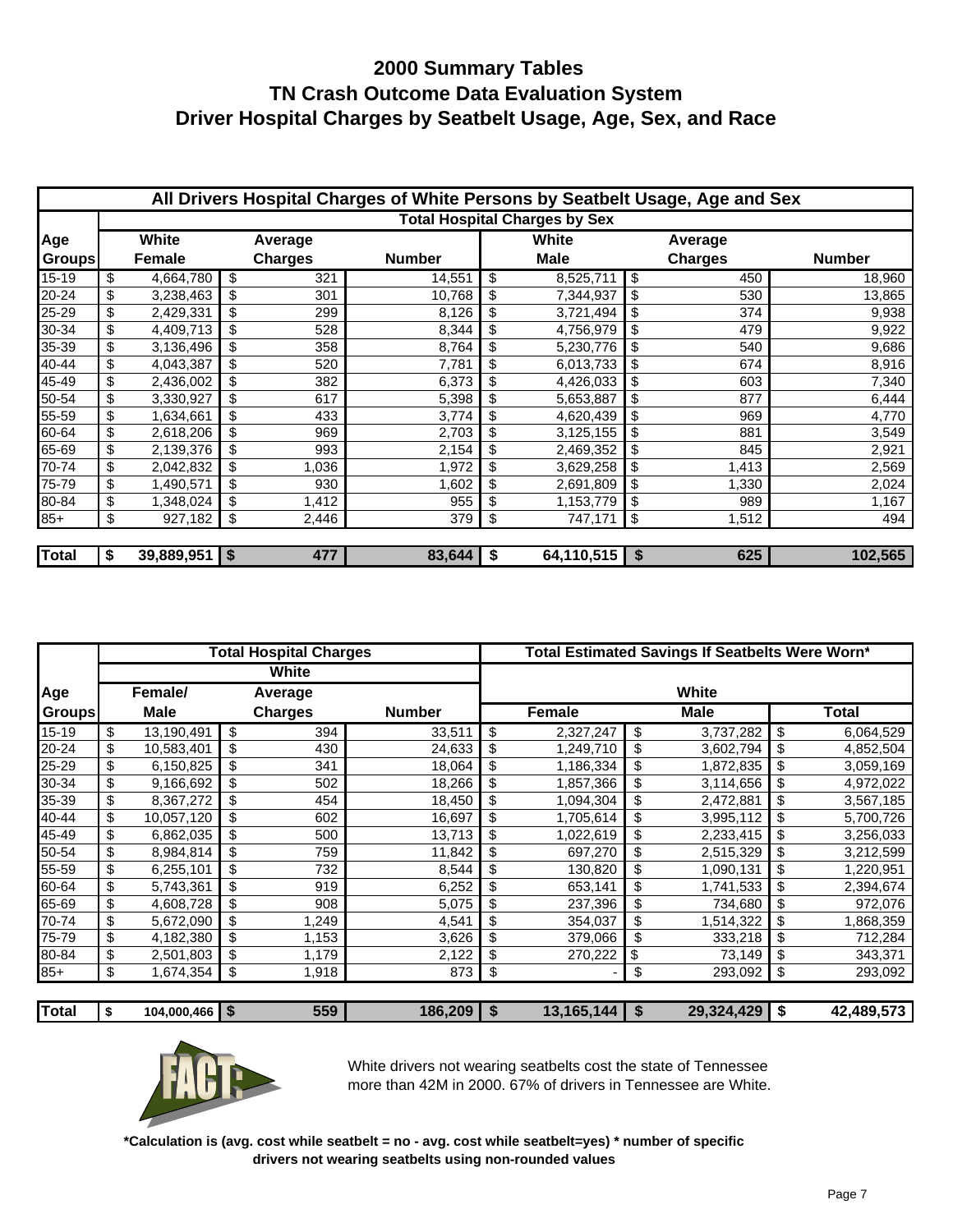|                   |         |            |                      | Percentage of Seatbelt Usage of White Female Drivers Involved In Crashes by Age |
|-------------------|---------|------------|----------------------|---------------------------------------------------------------------------------|
|                   |         |            | <b>WHITE FEMALES</b> |                                                                                 |
| <b>Age Groups</b> | Wearing | % of Usage | <b>Not Wearing</b>   | % Unrestrained                                                                  |
| $15 - 19$         | 13,331  | 92%        | 1,220                | 8%                                                                              |
| 20-24             | 9,826   | 91%        | 942                  | 9%                                                                              |
| 25-29             | 7,485   | 92%        | 641                  | 8%                                                                              |
| 30-34             | 7,731   | 93%        | 613                  | 7%                                                                              |
| 35-39             | 8,136   | 93%        | 628                  | 7%                                                                              |
| 40-44             | 7,290   | 94%        | 491                  | 6%                                                                              |
| 45-49             | 6,037   | 95%        | 336                  | 5%                                                                              |
| 50-54             | 5,120   | 95%        | 278                  | 5%                                                                              |
| 55-59             | 3,577   | 95%        | 197                  | 5%                                                                              |
| 60-64             | 2,585   | 96%        | 118                  | 4%                                                                              |
| 65-69             | 2,046   | 95%        | 108                  | 5%                                                                              |
| 70-74             | 1,877   | 95%        | 95                   | 5%                                                                              |
| 75-79             | 1,530   | 96%        | 72                   | 4%                                                                              |
| 80-84             | 901     | 94%        | 54                   | 6%                                                                              |
| $85+$             | 350     | 92%        | 29                   | 8%                                                                              |
| Total             | 77,822  | 93%        | 5,822                | 7%                                                                              |

|                   |         |            |                    | Percentage of Seatbelt Usage of White Male Drivers Involved In Crashes by Age |
|-------------------|---------|------------|--------------------|-------------------------------------------------------------------------------|
|                   |         |            | <b>WHITE MALES</b> |                                                                               |
| <b>Age Groups</b> | Wearing | % of Usage | <b>Not Wearing</b> | % Unrestrained                                                                |
| $15 - 19$         | 16,434  | 87%        | 2,526              | 13%                                                                           |
| 20-24             | 11,876  | 86%        | 1,989              | 14%                                                                           |
| 25-29             | 8,753   | 88%        | 1,185              | 12%                                                                           |
| 30-34             | 8,712   | 88%        | 1,210              | 12%                                                                           |
| 35-39             | 8,500   | 88%        | 1,186              | 12%                                                                           |
| 40-44             | 7,953   | 89%        | 963                | 11%                                                                           |
| 45-49             | 6,677   | 91%        | 663                | 9%                                                                            |
| 50-54             | 5,918   | 92%        | 526                | 8%                                                                            |
| 55-59             | 4,408   | 92%        | 362                | 8%                                                                            |
| 60-64             | 3,257   | 92%        | 292                | 8%                                                                            |
| 65-69             | 2,695   | 92%        | 226                | 8%                                                                            |
| 70-74             | 2,347   | 91%        | 222                | 9%                                                                            |
| 75-79             | 1,845   | 91%        | 179                | 9%                                                                            |
| 80-84             | 1,065   | 91%        | 102                | 9%                                                                            |
| $85+$             | 437     | 88%        | 57                 | 12%                                                                           |
| <b>Total</b>      | 90,877  | 89%        | 11,688             | 11%                                                                           |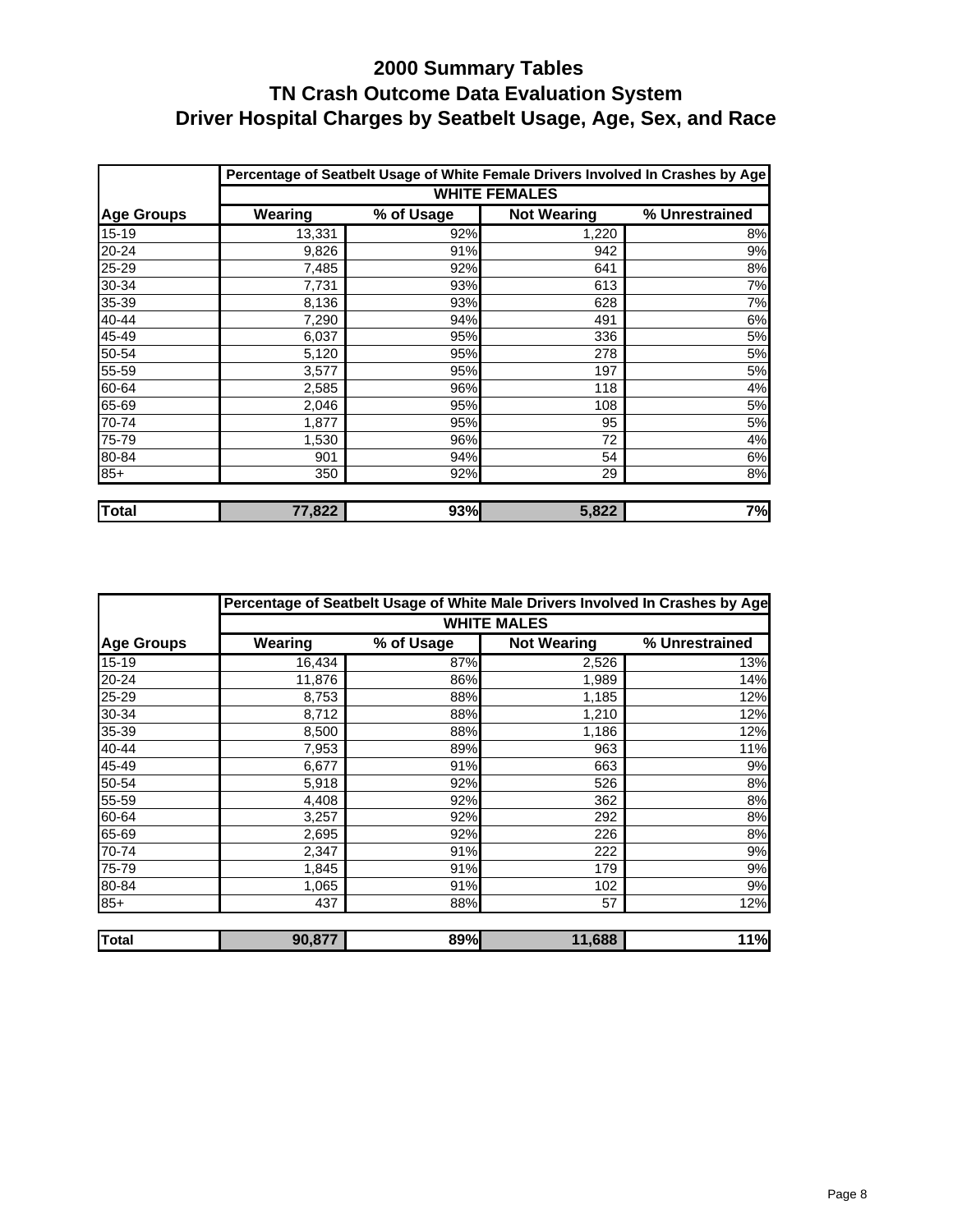|               |    |                |                |                             | All Driver Hospital Charges of Black Persons by Known Seatbelt Usage, Age and Sex |                      |    |                |                |  |  |
|---------------|----|----------------|----------------|-----------------------------|-----------------------------------------------------------------------------------|----------------------|----|----------------|----------------|--|--|
|               |    |                |                |                             |                                                                                   | <b>BLACK FEMALES</b> |    |                |                |  |  |
|               |    |                |                | <b>Seatbelt Usage = Yes</b> |                                                                                   | Seatbelt Usage = No  |    |                |                |  |  |
| Age           |    |                |                | Average                     |                                                                                   |                      |    | Average        |                |  |  |
| <b>Groups</b> |    | <b>Charges</b> | <b>Charges</b> |                             | <b>Number</b>                                                                     | <b>Charges</b>       |    | <b>Charges</b> | <b>Number</b>  |  |  |
| 15-19         | \$ | 470,097        | \$             | 209                         | 2,249                                                                             | \$<br>89,666         | \$ | 482            | 186            |  |  |
| 20-24         | \$ | 830,387        | \$             | 239                         | 3,479                                                                             | \$<br>79,337         | \$ | 333            | 238            |  |  |
| 25-29         | \$ | 508,648        | \$             | 210                         | 2,426                                                                             | \$<br>270,452        | \$ | 2,097          | 129            |  |  |
| 30-34         | \$ | 449,146        | \$             | 187                         | 2,397                                                                             | \$<br>245,794        | \$ | 2,015          | 122            |  |  |
| 35-39         | \$ | 633,446        | \$             | 266                         | 2,383                                                                             | \$<br>58,555         | \$ | 547            | 107            |  |  |
| 40-44         | \$ | 685,247        | \$             | 334                         | 2,049                                                                             | \$<br>99,845         | \$ | 1,109          | 90             |  |  |
| 45-49         | \$ | 599,570        | \$             | 366                         | 1,636                                                                             | \$<br>102,162        | \$ | 1,761          | 58             |  |  |
| 50-54         | \$ | 119,397        | \$             | 106                         | 1,131                                                                             | \$<br>78,556         | \$ | 1,637          | 48             |  |  |
| 55-59         | \$ | 113,748        | \$             | 154                         | 737                                                                               | \$<br>32,444         | \$ | 1,081          | 30             |  |  |
| 60-64         | \$ | 54,206         | \$             | 109                         | 496                                                                               | \$                   | \$ |                | 18             |  |  |
| 65-69         | \$ | 26,669         | \$             | 68                          | 393                                                                               | \$<br>50,696         | \$ | 3,168          | 16             |  |  |
| 70-74         | \$ | 59,656         | \$             | 238                         | 251                                                                               | \$<br>2,539          | \$ | 282            | 9              |  |  |
| 75-79         | \$ | 323,875        |                | 2,050                       | 158                                                                               | \$<br>59,249         | \$ | 6,583          | $9\,$          |  |  |
| 80-84         | \$ | 60,517         | \$             | 877                         | 69                                                                                | \$<br>43,529         | \$ | 10,882         | $\overline{4}$ |  |  |
| $85+$         | \$ | 49,273         | \$             | 1,408                       | 35                                                                                | \$<br>74,530         | \$ | 24,843         | 3              |  |  |
|               |    |                |                |                             |                                                                                   |                      |    |                |                |  |  |
| <b>Total</b>  | S  | $4,983,882$ \$ |                | 251                         | $19,889$   \$                                                                     | 1,287,355            | \$ | 1,207          | 1,067          |  |  |

|               |                      |                             |               | All Driver Hospital Charges of Black Persons by Known Seatbelt Usage, Age and Sex |    |                     |               |  |  |  |
|---------------|----------------------|-----------------------------|---------------|-----------------------------------------------------------------------------------|----|---------------------|---------------|--|--|--|
|               |                      |                             |               | <b>BLACK MALES</b>                                                                |    |                     |               |  |  |  |
|               |                      | <b>Seatbelt Usage = Yes</b> |               |                                                                                   |    | Seatbelt Usage = No |               |  |  |  |
| Age           |                      | Average                     |               | Average                                                                           |    |                     |               |  |  |  |
| <b>Groups</b> | <b>Charges</b>       | Cost                        | <b>Number</b> | <b>Charges</b>                                                                    |    | Cost                | <b>Number</b> |  |  |  |
| 15-19         | \$<br>520,626        | \$<br>207                   | 2,511         | \$<br>352,864                                                                     | \$ | 1,069               | 330           |  |  |  |
| 20-24         | \$<br>1,299,326      | 373                         | 3,485         | 388,848                                                                           | \$ | 942                 | 413           |  |  |  |
| 25-29         | \$<br>643,435        | 274                         | 2,351         | 679,713                                                                           |    | 3,450               | 197           |  |  |  |
| 30-34         | \$<br>380,415        | 167                         | 2,279         | 417,206                                                                           | S  | 2,454               | 170           |  |  |  |
| 35-39         | \$<br>1,275,135      | 580                         | 2,200         | 963,321                                                                           |    | 5,505               | 175           |  |  |  |
| 40-44         | \$<br>948,203        | 479                         | 1,981         | 723,113                                                                           | \$ | 3,846               | 188           |  |  |  |
| 45-49         | \$<br>841,917        | 516                         | 1,632         | 522,987                                                                           |    | 3,790               | 138           |  |  |  |
| 50-54         | \$<br>536,618        | 411                         | 1,307         | 225,341                                                                           | \$ | 2,299               | 98            |  |  |  |
| 55-59         | \$<br>408,759        | 488                         | 837           | \$<br>195,977                                                                     |    | 3,379               | 58            |  |  |  |
| 60-64         | \$<br>50,080         | 78                          | 641           | 110,467                                                                           |    | 2,401               | 46            |  |  |  |
| 65-69         | \$<br>358,099        | 653                         | 548           | 296,266                                                                           | \$ | 7,226               | 41            |  |  |  |
| 70-74         | \$<br>258,937        | 611                         | 424           | 28,528                                                                            | \$ | 1,141               | 25            |  |  |  |
| 75-79         | \$<br>139,697        | 563                         | 248           | 332,835                                                                           |    | 12,801              | 26            |  |  |  |
| 80-84         | \$<br>89,927         | 633                         | 142           |                                                                                   | \$ |                     | 14            |  |  |  |
| $85+$         | \$<br>12,188         | \$<br>222                   | 55            | \$                                                                                | \$ |                     | 10            |  |  |  |
|               |                      |                             |               |                                                                                   |    |                     |               |  |  |  |
| <b>Total</b>  | \$<br>7,763,362   \$ | 376                         | 20,641        | \$<br>5,237,467                                                                   | \$ | 2,715               | 1,929         |  |  |  |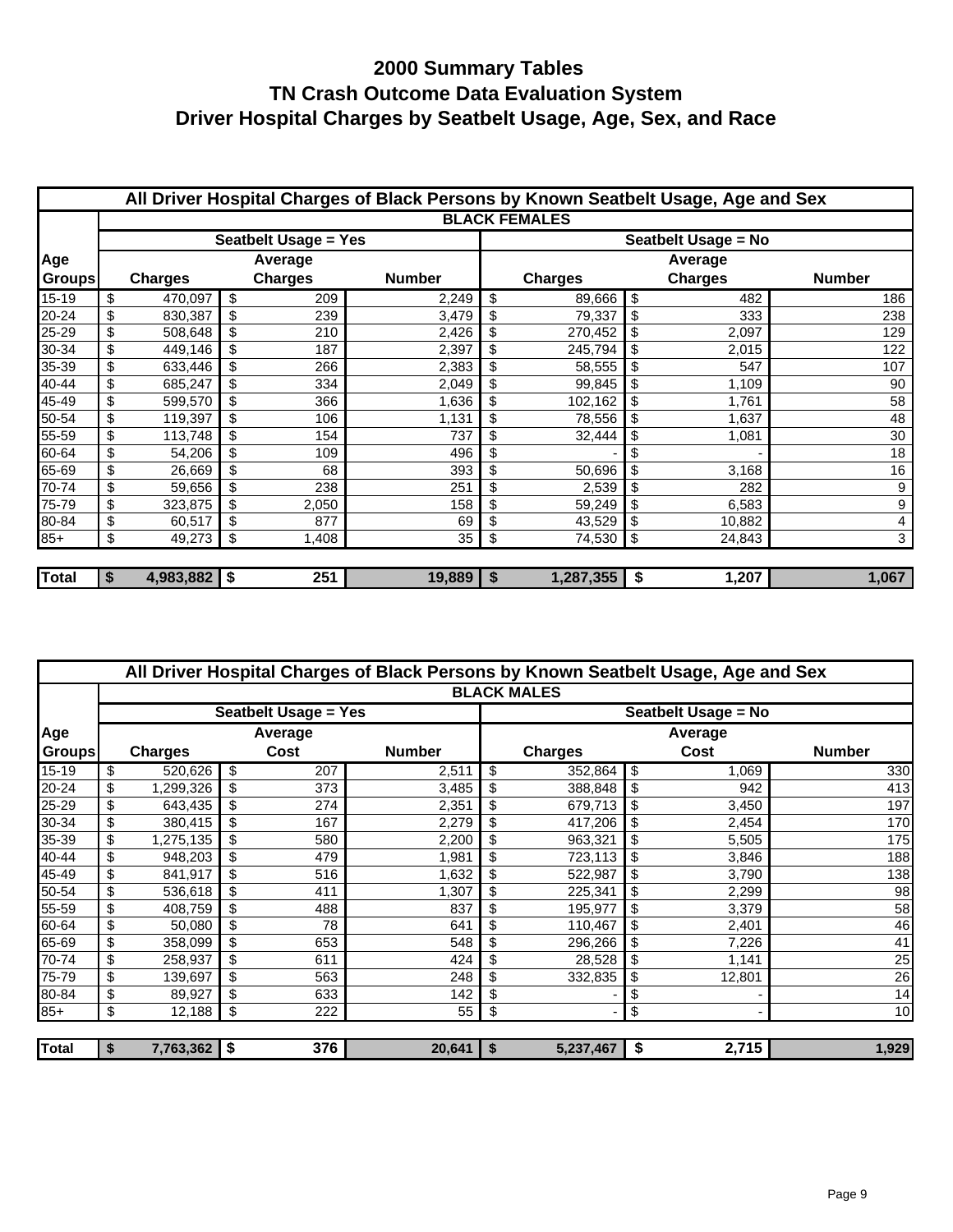|               | All Drivers Hospital Charges of Black Persons by Known Seatbelt Usage, Age and Sex |                |    |              |               |    |                                      |    |       |               |  |
|---------------|------------------------------------------------------------------------------------|----------------|----|--------------|---------------|----|--------------------------------------|----|-------|---------------|--|
|               |                                                                                    |                |    |              |               |    | <b>Total Hospital Charges by Sex</b> |    |       |               |  |
| Age           | <b>Black</b><br>Average                                                            |                |    | <b>Black</b> |               |    | Average                              |    |       |               |  |
| <b>Groups</b> |                                                                                    | Female         |    | Cost         | <b>Number</b> |    | <b>Male</b>                          |    | Cost  | <b>Number</b> |  |
| $15 - 19$     | \$                                                                                 | 559,763        | \$ | 230          | 2,435         | \$ | 873,490                              | \$ | 307   | 2,841         |  |
| 20-24         | \$                                                                                 | 909,724        | \$ | 245          | 3,717         | \$ | 1,688,174                            |    | 433   | 3,898         |  |
| 25-29         | \$                                                                                 | 779,100        | \$ | 305          | 2,555         | \$ | 1,323,149                            | \$ | 519   | 2,548         |  |
| 30-34         | \$                                                                                 | 694,941        | \$ | 276          | 2,519         | \$ | 797,621                              | \$ | 326   | 2,449         |  |
| 35-39         | \$                                                                                 | 692,002        |    | 278          | 2,490         | \$ | 2,238,457                            | \$ | 943   | 2,375         |  |
| 40-44         | \$                                                                                 | 785,092        | \$ | 367          | 2,139         | \$ | 1,671,315                            | \$ | 771   | 2,169         |  |
| 45-49         | \$                                                                                 | 701,733        | \$ | 414          | 1,694         | \$ | 1,364,903                            | \$ | 771   | 1,770         |  |
| 50-54         | \$                                                                                 | 197,953        | \$ | 168          | 1,179         | \$ | 761,960                              | \$ | 542   | 1,405         |  |
| 55-59         | \$                                                                                 | 146,192        |    | 191          | 767           | \$ | 604,736                              |    | 676   | 895           |  |
| 60-64         | \$                                                                                 | 54,206         | \$ | 105          | 514           | \$ | 160,547                              | \$ | 234   | 687           |  |
| 65-69         | \$                                                                                 | 77,364         | \$ | 189          | 409           | \$ | 654,365                              | \$ | 1,111 | 589           |  |
| 70-74         | \$                                                                                 | 62,195         | \$ | 239          | 260           | \$ | 287,466                              | \$ | 640   | 449           |  |
| 75-79         | \$                                                                                 | 383,124        | \$ | 2,294        | 167           | \$ | 472,532                              | \$ | 1,725 | 274           |  |
| 80-84         | \$                                                                                 | 104,046        | \$ | 1,425        | 73            | \$ | 89,927                               | \$ | 576   | 156           |  |
| $85+$         | \$                                                                                 | 123,803        | \$ | 3,258        | 38            | \$ | 12,188                               | \$ | 188   | 65            |  |
|               |                                                                                    |                |    |              |               |    |                                      |    |       |               |  |
| <b>Total</b>  | \$                                                                                 | $6,271,237$ \$ |    | 299          | 20,956        | \$ | $13,000,829$ \$                      |    | 576   | 22,570        |  |

|               |                 | <b>Total Hospital Charges</b> |               | Total Estimated Savings If Seatbelts Were Worn* |    |             |    |         |  |  |
|---------------|-----------------|-------------------------------|---------------|-------------------------------------------------|----|-------------|----|---------|--|--|
|               |                 | <b>Black</b>                  |               |                                                 |    |             |    |         |  |  |
| Age           | Female/         | Average                       |               | <b>Black</b>                                    |    |             |    |         |  |  |
| <b>Groups</b> | <b>Male</b>     | Cost                          | <b>Number</b> | Female                                          |    | <b>Male</b> |    | Total   |  |  |
| 15-19         | \$<br>1,433,253 | \$<br>272                     | 5,276         | \$<br>50,788                                    | \$ | 284,443     | \$ | 335,230 |  |  |
| 20-24         | \$<br>2,597,898 | \$<br>341                     | 7,615         | \$<br>22,530                                    | \$ | 234,867     | \$ | 257,397 |  |  |
| 25-29         | \$<br>2,102,249 | \$<br>412                     | 5,103         | \$<br>243,405                                   | \$ | 625,797     | \$ | 869,202 |  |  |
| 30-34         | \$<br>1,492,562 | \$<br>300                     | 4,968         | 222,934                                         | \$ | 388,829     | \$ | 611,764 |  |  |
| 35-39         | \$<br>2,930,458 | \$<br>602                     | 4,865         | 30,113                                          | \$ | 861,890     | \$ | 892,003 |  |  |
| 40-44         | \$<br>2,456,408 | \$<br>570                     | 4,308         | \$<br>69,746                                    | \$ | 633,127     | \$ | 702,873 |  |  |
| 45-49         | \$<br>2,066,636 | \$<br>597                     | 3,464         | \$<br>80,906                                    | \$ | 451,795     | \$ | 532,701 |  |  |
| 50-54         | \$<br>959,912   | \$<br>371                     | 2,584         | \$<br>73,489                                    | \$ | 185,105     | \$ | 258,594 |  |  |
| 55-59         | \$<br>750,928   | \$<br>452                     | 1,662         | \$<br>27,813                                    | \$ | 167,652     | \$ | 195,466 |  |  |
| 60-64         | \$<br>214,753   | 179                           | 1,201         | \$                                              | \$ | 106,873     | \$ | 106,873 |  |  |
| 65-69         | \$<br>731,729   | \$<br>733                     | 998           | \$<br>49,610                                    | \$ | 269,474     | \$ | 319,084 |  |  |
| 70-74         | \$<br>349,661   | \$<br>493                     | 709           | \$<br>400                                       | \$ | 13,261      | \$ | 13,661  |  |  |
| 75-79         | \$<br>855,656   | \$<br>1,940                   | 441           | \$<br>40,801                                    | \$ | 318,190     | \$ | 358,990 |  |  |
| 80-84         | \$<br>193,973   | 847                           | 229           | \$<br>40,021                                    | \$ |             | \$ | 40,021  |  |  |
| $85+$         | \$<br>135,991   | \$<br>1,320                   | 103           | \$<br>70,306                                    | \$ | ٠           | \$ | 70,306  |  |  |
|               |                 |                               |               |                                                 |    |             |    |         |  |  |

**Total \$ 19,272,066 \$ 43,526 443 \$ 4,541,30 1,022,862 \$ 5,564,16 3 \$ 6**



Black drivers not wearing seatbelts cost the state of Tennessee more than 5.5M in 2000.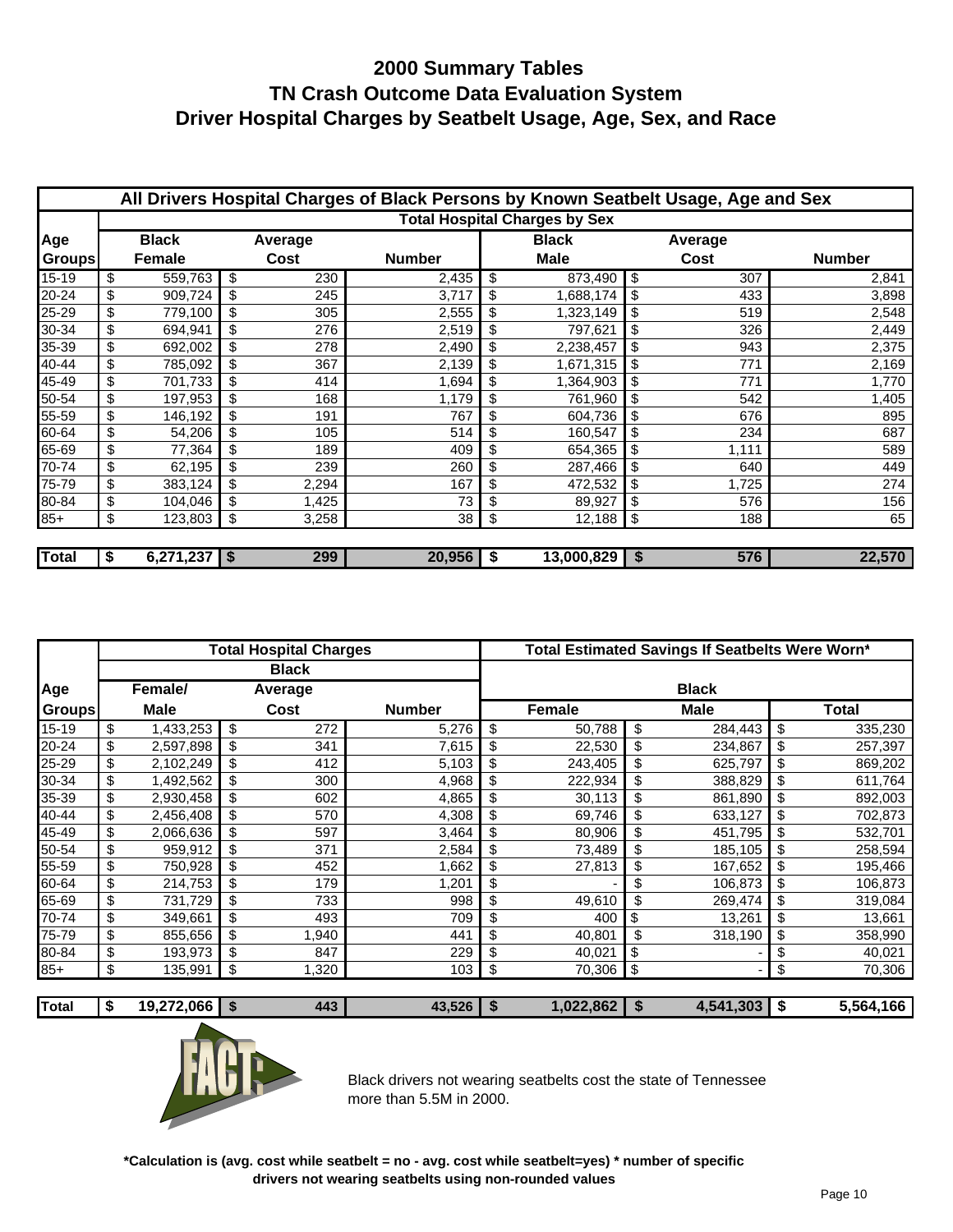|                   |         |            |                      | Percentage of Seatbelt Usage of Black Female Drivers Involved In Crashes by Age |
|-------------------|---------|------------|----------------------|---------------------------------------------------------------------------------|
|                   |         |            | <b>BLACK FEMALES</b> |                                                                                 |
| <b>Age Groups</b> | Wearing | % of Usage | <b>Not Wearing</b>   | % Unrestrained                                                                  |
| $15 - 19$         | 2,249   | 92%        | 186                  | 8%                                                                              |
| 20-24             | 3,479   | 94%        | 238                  | 6%                                                                              |
| 25-29             | 2,426   | 95%        | 129                  | 5%                                                                              |
| 30-34             | 2,397   | 95%        | 122                  | 5%                                                                              |
| 35-39             | 2,383   | 96%        | 107                  | 4%                                                                              |
| 40-44             | 2,049   | 96%        | 90                   | 4%                                                                              |
| 45-49             | 1,636   | 97%        | 58                   | 3%                                                                              |
| 50-54             | 1,131   | 96%        | 48                   | 4%                                                                              |
| 55-59             | 737     | 96%        | 30                   | 4%                                                                              |
| 60-64             | 496     | 96%        | 18                   | 4%                                                                              |
| 65-69             | 393     | 96%        | 16                   | 4%                                                                              |
| 70-74             | 251     | 97%        | 9                    | 3%                                                                              |
| 75-79             | 158     | 95%        | 9                    | 5%                                                                              |
| 80-84             | 69      | 95%        | 4                    | 5%                                                                              |
| $85+$             | 35      | 92%        | 3                    | 8%                                                                              |
| <b>Total</b>      | 19,889  | 95%        | 1,067                | 5%                                                                              |

|                   |         |            |                    | Percentage of Seatbelt Usage of Black Male Drivers Involved In Crashes by Age |
|-------------------|---------|------------|--------------------|-------------------------------------------------------------------------------|
|                   |         |            | <b>BLACK MALES</b> |                                                                               |
| <b>Age Groups</b> | Wearing | % of Usage | <b>Not Wearing</b> | % Unrestrained                                                                |
| 15-19             | 2,511   | 88%        | 330                | 12%                                                                           |
| 20-24             | 3,485   | 89%        | 413                | 11%                                                                           |
| 25-29             | 2,351   | 92%        | 197                | 8%                                                                            |
| 30-34             | 2,279   | 93%        | 170                | 7%                                                                            |
| 35-39             | 2,200   | 93%        | 175                | 7%                                                                            |
| 40-44             | 1,981   | 91%        | 188                | 9%                                                                            |
| 45-49             | 1,632   | 92%        | 138                | 8%                                                                            |
| 50-54             | 1,307   | 93%        | 98                 | 7%                                                                            |
| 55-59             | 837     | 94%        | 58                 | 6%                                                                            |
| 60-64             | 641     | 93%        | 46                 | 7%                                                                            |
| 65-69             | 548     | 93%        | 41                 | 7%                                                                            |
| 70-74             | 424     | 94%        | 25                 | 6%                                                                            |
| 75-79             | 248     | 91%        | 26                 | 9%                                                                            |
| 80-84             | 142     | 91%        | 14                 | 9%                                                                            |
| $85+$             | 55      | 85%        | 10                 | 15%                                                                           |
| <b>Total</b>      | 20,641  | 91%        | 1,929              | 9%                                                                            |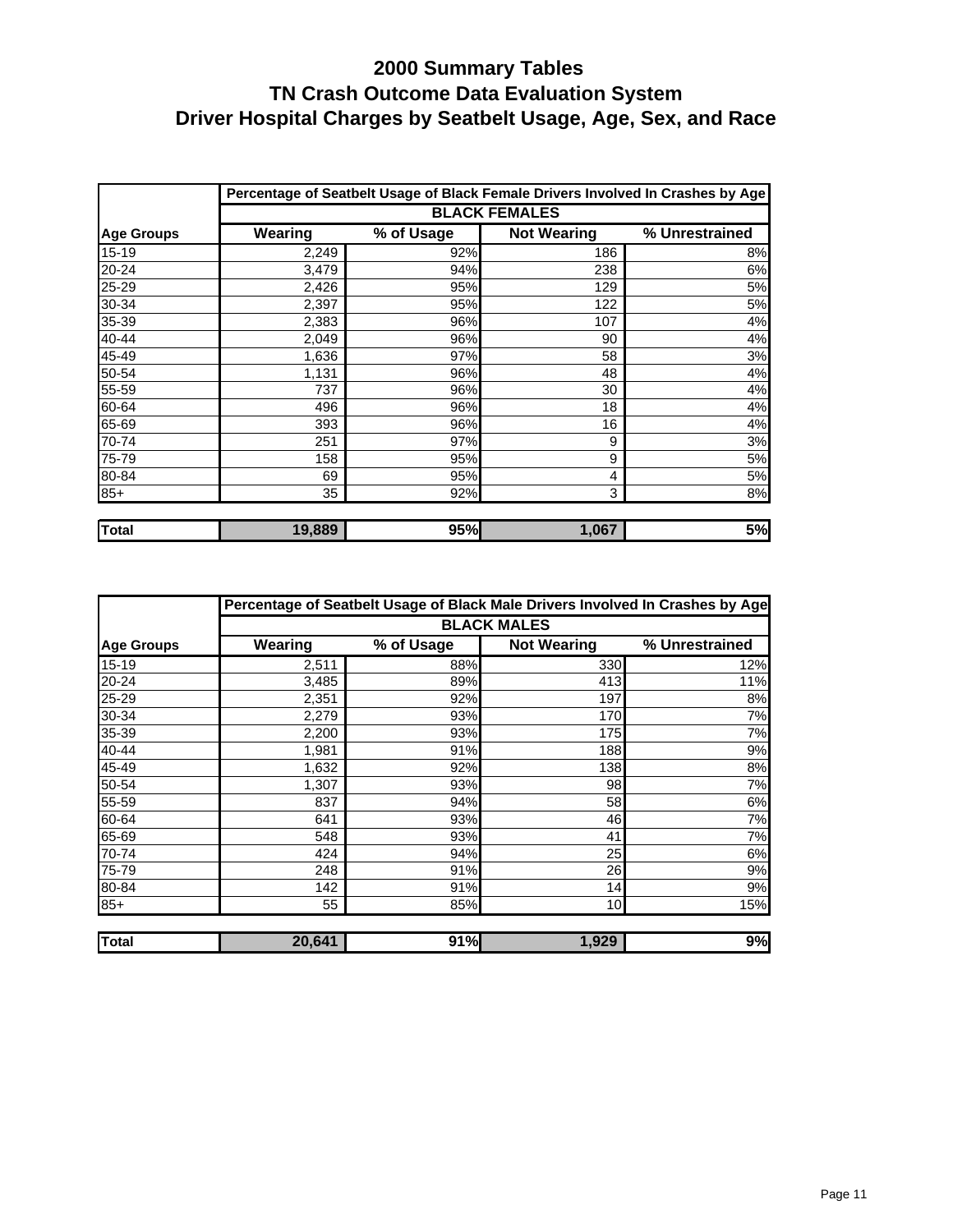|               | All Driver Hospital Charges of Other Persons by Known Seatbelt Usage, Age and Sex |                |    |                      |               |    |                      |    |         |               |  |  |
|---------------|-----------------------------------------------------------------------------------|----------------|----|----------------------|---------------|----|----------------------|----|---------|---------------|--|--|
|               |                                                                                   |                |    |                      |               |    | <b>OTHER FEMALES</b> |    |         |               |  |  |
|               |                                                                                   |                |    | Seatbelt Usage = Yes |               |    | Seatbelt Usage = No  |    |         |               |  |  |
| Age           | Average                                                                           |                |    |                      |               |    |                      |    | Average |               |  |  |
| <b>Groups</b> |                                                                                   | <b>Charges</b> |    | Cost                 | <b>Number</b> |    | <b>Charges</b>       |    | Cost    | <b>Number</b> |  |  |
| $15 - 19$     | \$                                                                                | 11,967         | \$ | 54                   | 221           | \$ | 50,433               | \$ | 8,406   | 6             |  |  |
| 20-24         | \$                                                                                | 3,948          | \$ | 22                   | 182           | \$ |                      | S  |         | 5             |  |  |
| 25-29         | \$                                                                                | 28,294         | \$ | 143                  | 198           |    |                      |    |         | 3             |  |  |
| 30-34         | \$                                                                                |                | \$ |                      | 160           | \$ | 20,610               | \$ | 10,305  | 2             |  |  |
| 35-39         | \$                                                                                | 41,795         |    | 261                  | 160           | \$ | 58,658               | \$ | 19,553  | 3             |  |  |
| 40-44         | \$                                                                                | 30,974         | \$ | 231                  | 134           | \$ |                      | \$ |         | 2             |  |  |
| 45-49         | \$                                                                                | 8,624          | \$ | 78                   | 110           | \$ |                      | \$ |         | 01            |  |  |
| 50-54         | \$                                                                                |                |    |                      | 73            |    |                      | \$ |         | Οl            |  |  |
| 55-59         | \$                                                                                | 20,786         | \$ | 650                  | 32            | \$ |                      | \$ |         | 2             |  |  |
| 60-64         | \$                                                                                |                | \$ |                      | 24            |    |                      | \$ |         | 0             |  |  |
| 65-69         | \$                                                                                |                | \$ |                      | 12            |    |                      |    |         | 0             |  |  |
| 70-74         | \$                                                                                |                | \$ |                      | 3             | \$ | 67,063               | \$ | 67,063  |               |  |  |
| 75-79         | \$                                                                                |                | \$ |                      |               | \$ |                      | \$ |         | $\Omega$      |  |  |
| 80-84         | \$                                                                                |                | \$ |                      |               | \$ |                      | \$ |         | 01            |  |  |
| $85+$         | \$                                                                                |                | \$ |                      | 2             | \$ |                      | \$ |         | $\Omega$      |  |  |
|               |                                                                                   |                |    |                      |               |    |                      |    |         |               |  |  |
| <b>Total</b>  | \$                                                                                | 146,386        | \$ | 111                  | $1,313$   \$  |    | 196,765              | \$ | 8,199   | 24            |  |  |

|               |                      |                             | All Driver Hospital Charges of Other Persons by Known Seatbelt Usage, Age and Sex |                     |    |        |                |  |
|---------------|----------------------|-----------------------------|-----------------------------------------------------------------------------------|---------------------|----|--------|----------------|--|
|               |                      |                             |                                                                                   | <b>OTHER MALES</b>  |    |        |                |  |
|               |                      | <b>Seatbelt Usage = Yes</b> |                                                                                   | Seatbelt Usage = No |    |        |                |  |
| Age           |                      | Average                     |                                                                                   | Average             |    |        |                |  |
| <b>Groups</b> | <b>Charges</b>       | Cost                        | <b>Number</b>                                                                     | <b>Charges</b>      |    | Cost   | <b>Number</b>  |  |
| $15 - 19$     | \$<br>124,047        | \$<br>378                   | 328                                                                               | \$<br>67,189        | \$ | 2,317  | 29             |  |
| 20-24         | \$<br>13,741         | 42                          | 331                                                                               | 3,443               |    | 172    | 20             |  |
| 25-29         | \$<br>808,015        | 2,494                       | 324                                                                               |                     |    |        | 10             |  |
| 30-34         | \$<br>57,130         | 226                         | 253                                                                               | \$                  |    |        | 11             |  |
| 35-39         | \$<br>34,384         | 144                         | 239                                                                               | 73,078              | \$ | 8,120  | 9              |  |
| 40-44         | \$<br>61,231         | \$<br>383                   | 160                                                                               | \$                  | S  |        | 6              |  |
| 45-49         | \$<br>8,679          | 72                          | 120                                                                               | 33,352              |    | 4,169  | 8              |  |
| 50-54         | \$<br>81,649         | 793                         | 103                                                                               |                     |    |        | 2              |  |
| 55-59         | \$                   |                             | 67                                                                                |                     | \$ |        |                |  |
| 60-64         | \$                   | \$                          | 46                                                                                |                     | \$ |        |                |  |
| 65-69         | \$<br>6,522          | \$<br>435                   | 15                                                                                |                     | \$ |        | 01             |  |
| 70-74         | \$                   |                             | 12                                                                                | 91,998              |    | 91,998 |                |  |
| 75-79         | \$                   | \$                          | 3                                                                                 |                     | S  |        | $\overline{0}$ |  |
| 80-84         | \$                   | \$                          |                                                                                   | \$                  | \$ |        | $\overline{0}$ |  |
| $85+$         | \$                   | \$                          | 0                                                                                 | \$                  | \$ |        | $\overline{0}$ |  |
|               |                      |                             |                                                                                   |                     |    |        |                |  |
| <b>Total</b>  | \$<br>$1,195,399$ \$ | 597                         | $2,002$   \$                                                                      | 269,061             | \$ | 2,746  | 98             |  |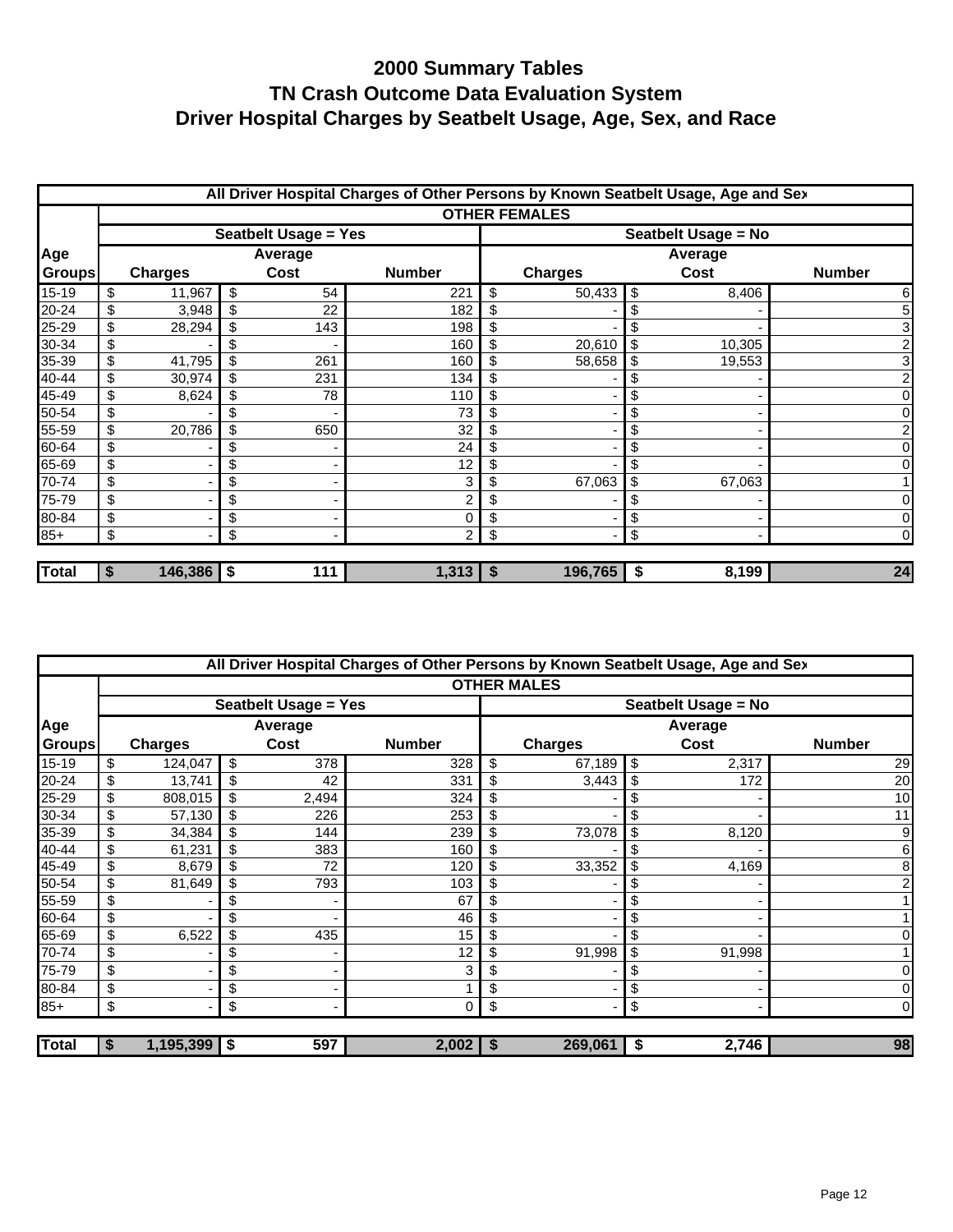|               | All Driver Hospital Charges of Other Persons by Known Seatbelt Usage, Age and Sex |              |      |        |                |    |                                      |          |       |               |  |  |
|---------------|-----------------------------------------------------------------------------------|--------------|------|--------|----------------|----|--------------------------------------|----------|-------|---------------|--|--|
|               |                                                                                   |              |      |        |                |    | <b>Total Hospital Charges by Sex</b> |          |       |               |  |  |
| Age           | <b>Other</b><br>Average                                                           |              |      |        | <b>Other</b>   |    | Average                              |          |       |               |  |  |
| <b>Groups</b> | Female                                                                            |              | Cost |        | <b>Number</b>  |    | <b>Male</b>                          |          | Cost  | <b>Number</b> |  |  |
| $15 - 19$     | \$                                                                                | 62,400       | \$   | 275    | 227            | \$ | 191,237                              | \$       | 536   | 357           |  |  |
| 20-24         | \$                                                                                | 3,948        |      | 21     | 187            |    | 17,185                               | \$       | 49    | 351           |  |  |
| 25-29         | \$                                                                                | 28,294       |      | 141    | 201            |    | 808,015                              | \$       | 2,419 | 334           |  |  |
| 30-34         | \$                                                                                | 20,610       |      | 127    | 162            | \$ | 57,130                               | \$       | 216   | 264           |  |  |
| 35-39         | \$                                                                                | 100,452      |      | 616    | 163            |    | 107,463                              |          | 433   | 248           |  |  |
| 40-44         | \$                                                                                | 30,974       | \$   | 228    | 136            |    | 61,231                               | \$       | 369   | 166           |  |  |
| 45-49         | \$                                                                                | 8,624        |      | 78     | 110            |    | 42,031                               | \$       | 328   | 128           |  |  |
| 50-54         | \$                                                                                |              |      |        | 73             |    | 81,649                               | \$       | 778   | 105           |  |  |
| 55-59         | \$                                                                                | 20,786       |      | 611    | 34             |    |                                      |          |       | 68            |  |  |
| 60-64         | \$                                                                                |              |      |        | 24             |    |                                      |          |       | 47            |  |  |
| 65-69         | \$                                                                                |              | \$   |        | 12             | \$ | 6,522                                | \$       | 435   | 15            |  |  |
| 70-74         | \$                                                                                | 67,063       | \$   | 16,766 |                | \$ | 91,998                               | \$       | 7,077 | 13            |  |  |
| 75-79         | \$                                                                                |              | \$   |        |                |    |                                      |          |       | 3             |  |  |
| 80-84         | \$                                                                                |              | \$   |        |                | \$ |                                      | \$       |       |               |  |  |
| $85+$         | \$                                                                                |              | \$   |        | $\overline{2}$ | \$ |                                      | \$       |       | 0l            |  |  |
| <b>Total</b>  | \$                                                                                | $343,151$ \$ |      | 257    | $1,337$ \$     |    | 1,464,460                            | <b>S</b> | 1,444 | 211           |  |  |

|               |    |                |    | <b>Total Hospital Charges</b> |               |    | Total Estimated Savings If Seatbelts Were Worn* |    |             |    |              |  |
|---------------|----|----------------|----|-------------------------------|---------------|----|-------------------------------------------------|----|-------------|----|--------------|--|
|               |    |                |    | <b>Other</b>                  |               |    |                                                 |    |             |    |              |  |
| Age           |    | Female/        |    | Average                       |               |    |                                                 |    | Other       |    |              |  |
| <b>Groups</b> |    | <b>Male</b>    |    | Cost                          | <b>Number</b> |    | <b>Female</b>                                   |    | <b>Male</b> |    | <b>Total</b> |  |
| $15 - 19$     | \$ | 253,636        | \$ | 434                           | 584           | \$ | 50,108                                          | \$ | 56,222      | \$ | 106,330      |  |
| 20-24         | \$ | 21,132         | \$ | 39                            | 538           | \$ |                                                 | \$ | 2,613       | \$ | 2,613        |  |
| 25-29         | \$ | 836,309        | \$ | 1,563                         | 535           | \$ |                                                 | \$ |             | \$ |              |  |
| 30-34         | \$ | 77,740         |    | 182                           | 426           |    | 20,610                                          | \$ |             |    | 20,610       |  |
| 35-39         | \$ | 207,915        |    | 506                           | 411           | \$ | 57,874                                          | \$ | 71,784      | \$ | 129,658      |  |
| 40-44         | \$ | 92,205         | \$ | 305                           | 302           | \$ |                                                 | \$ |             |    |              |  |
| 45-49         | \$ | 50,654         |    | 213                           | 238           | \$ |                                                 | \$ | 32,773      | \$ | 32,773       |  |
| 50-54         | \$ | 81,649         |    | 459                           | 178           | \$ |                                                 | \$ |             |    |              |  |
| 55-59         | \$ | 20,786         |    | 204                           | 102           | \$ |                                                 | \$ |             |    |              |  |
| 60-64         | \$ |                |    |                               | 71            |    |                                                 | \$ |             |    |              |  |
| 65-69         | \$ | 6,522          |    | 242                           | 27            |    |                                                 |    |             |    |              |  |
| 70-74         | \$ | 159,061        |    | 9,357                         | 17            |    | 67,063                                          | \$ | 91,998      | \$ | 159,061      |  |
| 75-79         | \$ |                |    |                               | 5             | S  |                                                 | S  |             | \$ |              |  |
| 80-84         | \$ |                | \$ |                               |               | \$ |                                                 | \$ |             | \$ |              |  |
| $85+$         | \$ |                | \$ |                               | 2             | \$ |                                                 | \$ | ۰           | \$ |              |  |
|               |    |                |    |                               |               |    |                                                 |    |             |    |              |  |
| <b>Total</b>  | \$ | $1,807,611$ \$ |    | 526                           | 3,437         | \$ | 195,656                                         | S  | 255,390     | \$ | 451,046      |  |



Drivers of other known races not wearing seatbelts cost the state of Tennessee an additional 450 thousand dollars in 2000.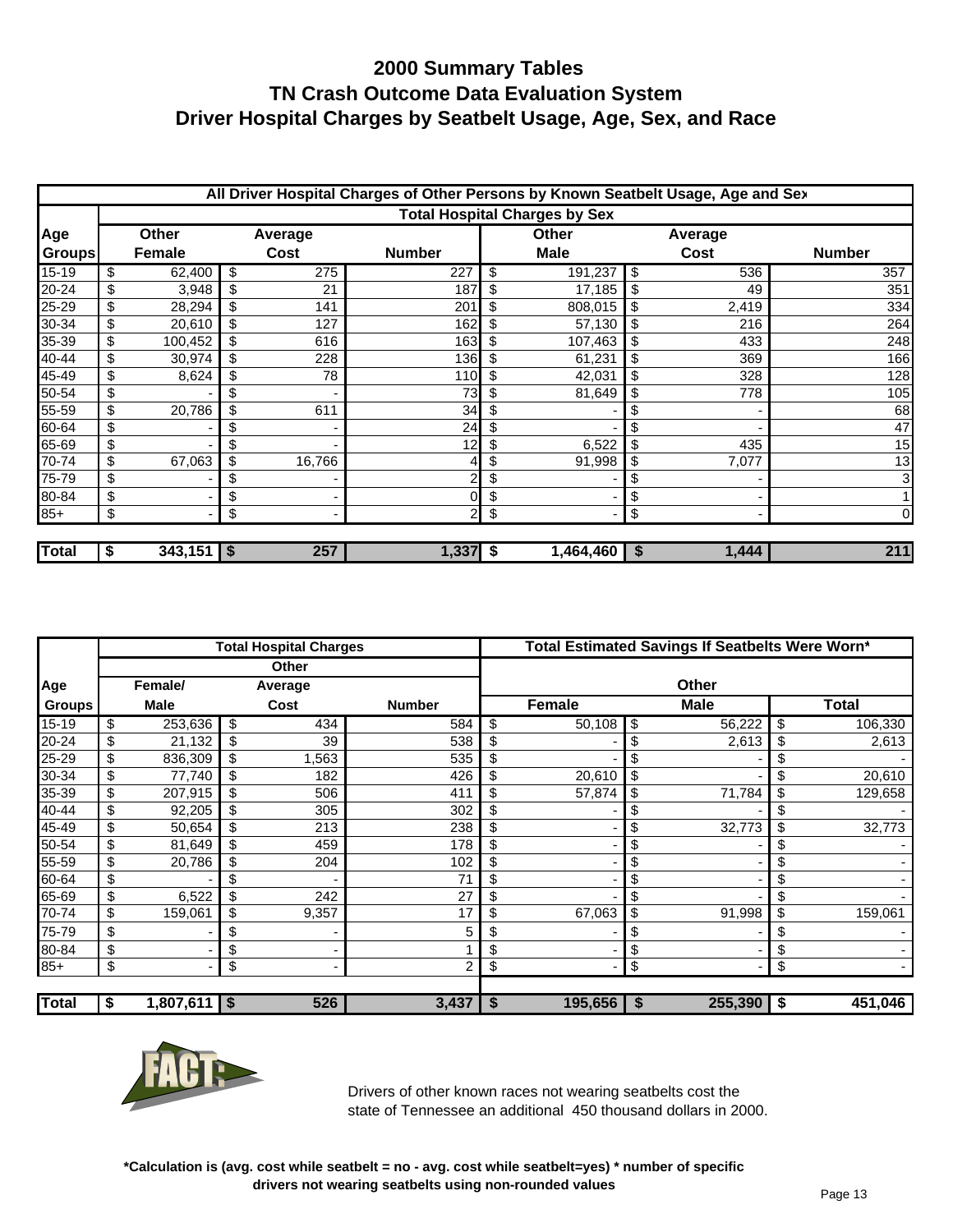|                   | Percentage of Seatbelt Usage of Other Female Drivers Involved In Crashes by Age |            |                      |                |  |  |  |  |  |  |
|-------------------|---------------------------------------------------------------------------------|------------|----------------------|----------------|--|--|--|--|--|--|
|                   |                                                                                 |            | <b>OTHER FEMALES</b> |                |  |  |  |  |  |  |
| <b>Age Groups</b> | Wearing                                                                         | % of Usage | <b>Not Wearing</b>   | % Unrestrained |  |  |  |  |  |  |
| $15 - 19$         | 221                                                                             | 97%        | 6                    | 3%             |  |  |  |  |  |  |
| 20-24             | 182                                                                             | 97%        | 5                    | 3%             |  |  |  |  |  |  |
| 25-29             | 198                                                                             | 99%        | 3                    | 1%             |  |  |  |  |  |  |
| 30-34             | 160                                                                             | 99%        | 2                    | 1%             |  |  |  |  |  |  |
| 35-39             | 160                                                                             | 98%        | 3                    | 2%             |  |  |  |  |  |  |
| 40-44             | 134                                                                             | 99%        | 2                    | 1%             |  |  |  |  |  |  |
| 45-49             | 110                                                                             | 100%       | 0                    | 0%             |  |  |  |  |  |  |
| 50-54             | 73                                                                              | 100%       | 0                    | 0%             |  |  |  |  |  |  |
| 55-59             | 32                                                                              | 94%        | $\overline{2}$       | 6%             |  |  |  |  |  |  |
| 60-64             | 24                                                                              | 100%       | 0                    | 0%             |  |  |  |  |  |  |
| 65-69             | 12                                                                              | 100%       | 0                    | 0%             |  |  |  |  |  |  |
| 70-74             | 3                                                                               | 75%        |                      | 25%            |  |  |  |  |  |  |
| 75-79             | 2                                                                               | 100%       | 0                    | 0%             |  |  |  |  |  |  |
| 80-84             | 0                                                                               | $0\%$      | 0                    | 0%             |  |  |  |  |  |  |
| $85+$             | $\overline{2}$                                                                  | 100%       | 0                    | $0\%$          |  |  |  |  |  |  |
| <b>Total</b>      | 1,313                                                                           | 98%        | 24                   | 2%             |  |  |  |  |  |  |

|                   | Percentage of Seatbelt Usage of Other Male Drivers Involved In Crashes by Age |            |                    |                |  |  |  |  |  |  |  |
|-------------------|-------------------------------------------------------------------------------|------------|--------------------|----------------|--|--|--|--|--|--|--|
|                   |                                                                               |            | <b>OTHER MALES</b> |                |  |  |  |  |  |  |  |
| <b>Age Groups</b> | Wearing                                                                       | % of Usage | <b>Not Wearing</b> | % Unrestrained |  |  |  |  |  |  |  |
| $15 - 19$         | 328                                                                           | 92%        | 29                 | 8%             |  |  |  |  |  |  |  |
| 20-24             | 331                                                                           | 94%        | 20                 | 6%             |  |  |  |  |  |  |  |
| 25-29             | 324                                                                           | 97%        | 10                 | 3%             |  |  |  |  |  |  |  |
| 30-34             | 253                                                                           | 96%        | 11                 | 4%             |  |  |  |  |  |  |  |
| 35-39             | 239                                                                           | 96%        | 9                  | 4%             |  |  |  |  |  |  |  |
| 40-44             | 160                                                                           | 96%        | 6                  | 4%             |  |  |  |  |  |  |  |
| 45-49             | 120                                                                           | 94%        | 8                  | 6%             |  |  |  |  |  |  |  |
| 50-54             | 103                                                                           | 98%        | 2                  | 2%             |  |  |  |  |  |  |  |
| 55-59             | 67                                                                            | 99%        |                    | 1%             |  |  |  |  |  |  |  |
| 60-64             | 46                                                                            | 98%        |                    | 2%             |  |  |  |  |  |  |  |
| 65-69             | 15                                                                            | 100%       | 0                  | 0%             |  |  |  |  |  |  |  |
| 70-74             | 12                                                                            | 92%        |                    | 8%             |  |  |  |  |  |  |  |
| 75-79             | 3                                                                             | 100%       | 0                  | 0%             |  |  |  |  |  |  |  |
| 80-84             | 1                                                                             | 100%       | 0                  | 0%             |  |  |  |  |  |  |  |
| $85+$             | 0                                                                             | 0%         | $\Omega$           | $0\%$          |  |  |  |  |  |  |  |
| <b>Total</b>      | 2,002                                                                         | <b>95%</b> | 98                 | 5%             |  |  |  |  |  |  |  |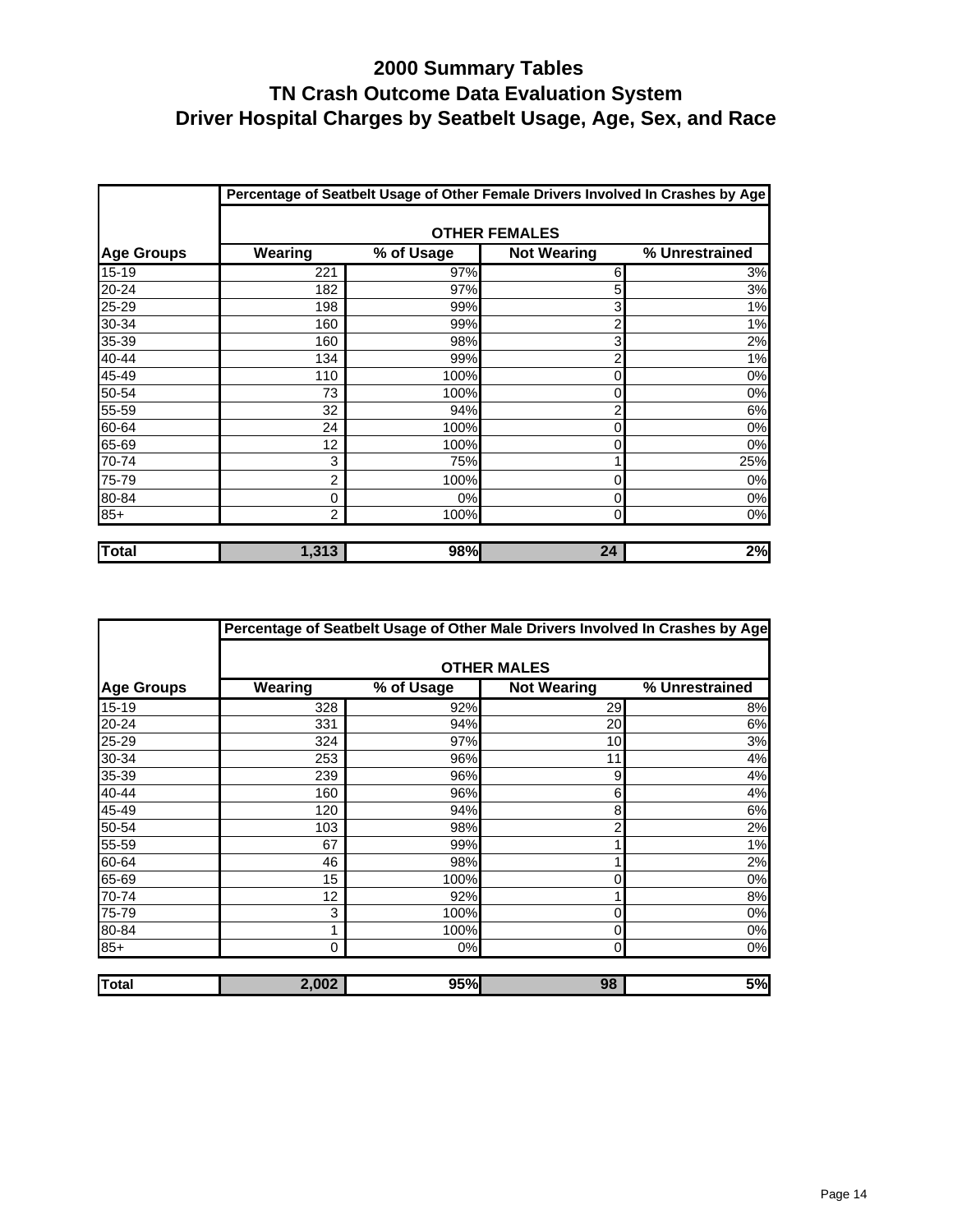|               | All Driver Hospital Charges of Unknown Persons by Known Seatbelt Usage, Age and Sex |           |      |                             |        |                     |                        |    |                |               |  |
|---------------|-------------------------------------------------------------------------------------|-----------|------|-----------------------------|--------|---------------------|------------------------|----|----------------|---------------|--|
|               |                                                                                     |           |      |                             |        |                     | <b>UNKNOWN FEMALES</b> |    |                |               |  |
|               |                                                                                     |           |      | <b>Seatbelt Usage = Yes</b> |        | Seatbelt Usage = No |                        |    |                |               |  |
| Age           |                                                                                     |           |      | Average                     |        | Average             |                        |    |                |               |  |
| <b>Groups</b> | <b>Charges</b><br><b>Charges</b><br><b>Number</b>                                   |           |      |                             |        |                     | <b>Charges</b>         |    | <b>Charges</b> | <b>Number</b> |  |
| 15-19         | \$                                                                                  | 270,906   | \$   | 181                         | 1,493  | \$                  | 17,330                 | \$ | 120            | 145           |  |
| 20-24         | \$                                                                                  | 854,149   | \$   | 274                         | 3,118  | \$                  | 167,030                | \$ | 988            | 169           |  |
| 25-29         | \$                                                                                  | 795,763   | \$   | 237                         | 3,359  | \$                  | 312,011                | \$ | 1,351          | 231           |  |
| 30-34         | \$                                                                                  | 918,160   | \$   | 553                         | 1,659  | \$                  | 469,222                | \$ | 3,943          | 119           |  |
| 35-39         | \$                                                                                  | 661,915   | \$   | 418                         | 1,583  | \$                  | 393,223                | \$ | 3,932          | 100           |  |
| 40-44         | \$                                                                                  | 691,538   | \$   | 568                         | 1,217  | \$                  | 218,643                | \$ | 4,049          | 54            |  |
| 45-49         | \$                                                                                  | 390,355   | \$   | 428                         | 911    | \$                  | 47,322                 | \$ | 1,315          | 36            |  |
| 50-54         | \$                                                                                  | 207,390   | \$   | 286                         | 725    | \$                  | 20,714                 | \$ | 740            | 28            |  |
| 55-59         | \$                                                                                  | 113,680   | \$   | 231                         | 492    | \$                  | 159,876                | \$ | 8,882          | 18            |  |
| 60-64         | \$                                                                                  | 401,229   | \$   | 1,048                       | 383    | \$                  | 86,105                 | \$ | 6,623          | 13            |  |
| 65-69         | \$                                                                                  | 180,094   | \$   | 695                         | 259    | \$                  | 39,658                 | \$ | 3,966          | 10            |  |
| 70-74         | \$                                                                                  | 89,189    | \$   | 504                         | 177    | \$                  |                        | \$ |                | 4             |  |
| 75-79         | \$                                                                                  | 57,171    | \$   | 394                         | 145    | \$                  |                        | \$ |                | $\sqrt{2}$    |  |
| 80-84         | \$                                                                                  | 286,878   | \$   | 4,347                       | 66     | \$                  |                        | \$ |                | 4             |  |
| $85+$         | \$                                                                                  | 83,088    | \$   | 2,308                       | 36     | \$                  |                        | \$ |                |               |  |
|               |                                                                                     |           |      |                             |        |                     |                        |    |                |               |  |
| <b>Total</b>  | \$                                                                                  | 6,001,506 | ا \$ | 384                         | 15,623 | -\$                 | 1,931,135              | \$ | 2,068          | 934           |  |

|               | All Driver Hospital Charges of Unknown Persons by Known Seatbelt Usage, Age and Sex |                 |    |                             |               |              |                      |    |                |               |  |  |
|---------------|-------------------------------------------------------------------------------------|-----------------|----|-----------------------------|---------------|--------------|----------------------|----|----------------|---------------|--|--|
|               |                                                                                     |                 |    |                             |               |              | <b>UNKNOWN MALES</b> |    |                |               |  |  |
|               |                                                                                     |                 |    | <b>Seatbelt Usage = Yes</b> |               |              | Seatbelt Usage = No  |    |                |               |  |  |
| <b>Age</b>    |                                                                                     |                 |    | Average                     |               |              | Average              |    |                |               |  |  |
| <b>Groups</b> | <b>Charges</b><br><b>Charges</b>                                                    |                 |    |                             | <b>Number</b> |              | <b>Charges</b>       |    | <b>Charges</b> | <b>Number</b> |  |  |
| $15 - 19$     | \$                                                                                  | 1,090,499       | \$ | 478                         | 2,283         | \$           | 946,429              | \$ | 2,076          | 456           |  |  |
| 20-24         | \$                                                                                  | 1,179,152       |    | 245                         | 4,814         |              | 1,329,138            | \$ | 1,849          | 719           |  |  |
| 25-29         | \$                                                                                  | 1,378,071       |    | 313                         | 4,398         |              | 1,040,801            | \$ | 1,616          | 644           |  |  |
| 30-34         | \$                                                                                  | 1,151,980       |    | 474                         | 2,428         |              | 1,332,411            | \$ | 4,471          | 298           |  |  |
| 35-39         | \$                                                                                  | 742,427         |    | 351                         | 2,113         | \$.          | 791,351              | \$ | 3,243          | 244           |  |  |
| 40-44         | \$                                                                                  | 891,883         |    | 509                         | 1,751         | \$           | 378,564              | \$ | 2,593          | 146           |  |  |
| 45-49         | \$                                                                                  | 389,706         |    | 278                         | 1,402         |              | 81,414               | \$ | 768            | 106           |  |  |
| 50-54         | \$                                                                                  | 279,137         |    | 237                         | 1,180         |              | 317,066              | \$ | 4,530          | 70            |  |  |
| 55-59         | \$                                                                                  | 333,438         |    | 355                         | 938           | \$           | 161,691              | \$ | 3,850          | 42            |  |  |
| 60-64         | \$                                                                                  | 823,178         |    | 1,139                       | 723           |              | 209,899              |    | 6,173          | 34            |  |  |
| 65-69         | \$                                                                                  | 480,220         |    | 814                         | 590           |              | 108,642              | \$ | 4,179          | 26            |  |  |
| 70-74         | \$                                                                                  | 583,662         |    | 1,321                       | 442           | \$           | 25,997               | \$ | 963            | 27            |  |  |
| 75-79         | \$                                                                                  | 491,959         |    | 1,618                       | 304           |              | 9,847                |    | 579            | 17            |  |  |
| 80-84         | \$                                                                                  | 293,165         |    | 2,022                       | 145           | \$           |                      |    |                | 8             |  |  |
| $85+$         | \$                                                                                  | 35,087          | \$ | 418                         | 84            | \$           | 72,525               | \$ | 12,087         | 6             |  |  |
|               |                                                                                     |                 |    |                             |               |              |                      |    |                |               |  |  |
| <b>Total</b>  | \$                                                                                  | $10,143,565$ \$ |    | 430                         | 23,595        | $\mathbf{s}$ | 6,805,776            | \$ | 2,394          | 2,843         |  |  |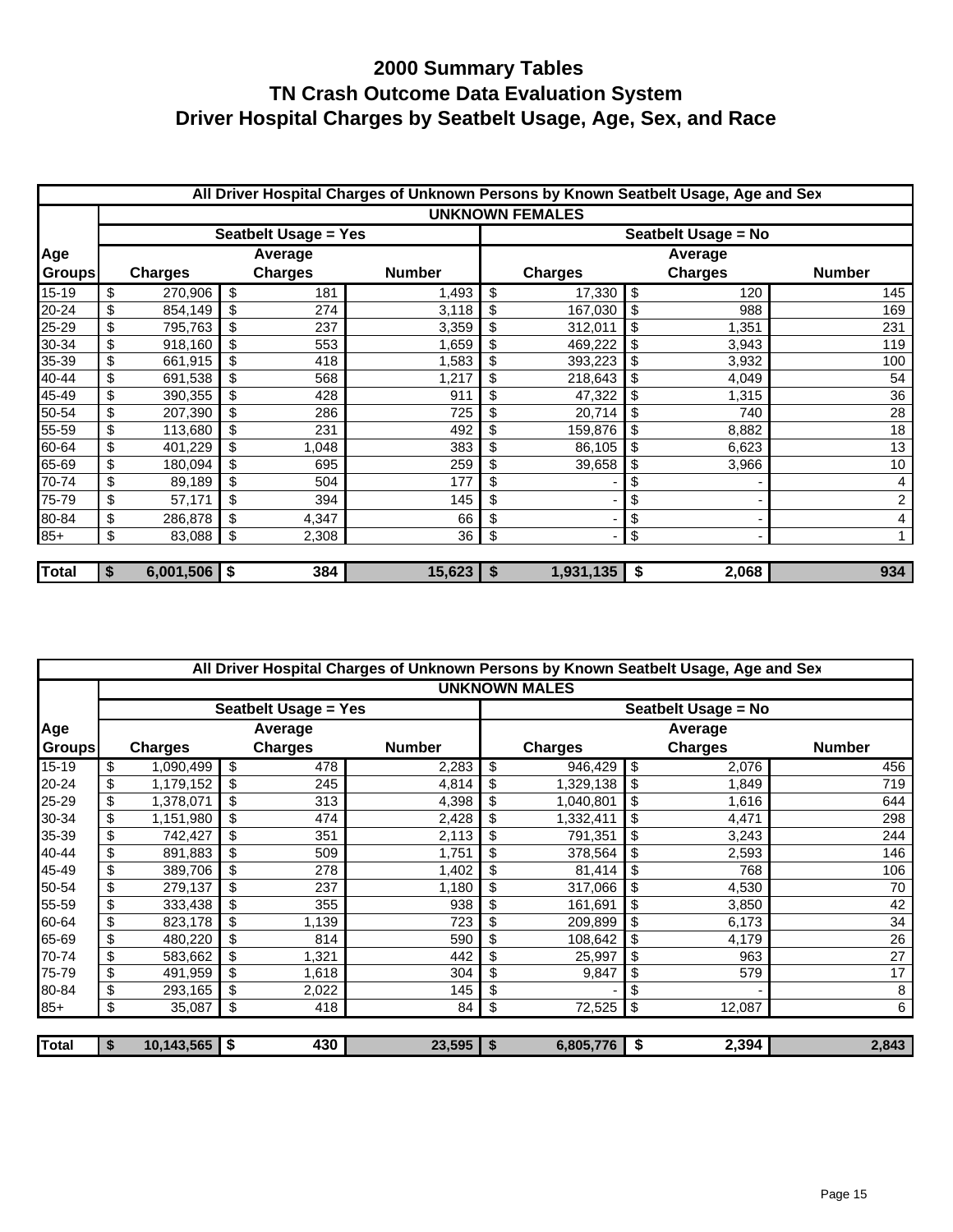|              | All Driver Hospital Charges of Unknown Persons by Known Seatbelt Usage, Age and Sex |                |    |                |               |                |             |          |                |               |
|--------------|-------------------------------------------------------------------------------------|----------------|----|----------------|---------------|----------------|-------------|----------|----------------|---------------|
|              | <b>Total Hospital Charges by Sex</b>                                                |                |    |                |               |                |             |          |                |               |
| Age          | Unknown                                                                             |                |    | Average        |               | <b>Unknown</b> |             | Average  |                |               |
| Groups       |                                                                                     | Female         |    | <b>Charges</b> | <b>Number</b> |                | <b>Male</b> |          | <b>Charges</b> | <b>Number</b> |
| 15-19        | \$                                                                                  | 288,235        | \$ | 176            | 1,638         | \$             | 2,036,928   | \$       | 744            | 2,739         |
| 20-24        | \$                                                                                  | 1,021,179      | \$ | 311            | 3,287         | \$             | 2,508,290   |          | 453            | 5,533         |
| 25-29        | \$                                                                                  | 1,107,774      | \$ | 309            | 3,590         | \$             | 2,418,873   | \$       | 480            | 5,042         |
| 30-34        | \$                                                                                  | 1,387,382      | \$ | 780            | 1,778         | \$             | 2,484,391   | \$       | 911            | 2,726         |
| 35-39        | \$                                                                                  | 1,055,138      | \$ | 627            | 1,683         | \$             | 1,533,778   | \$       | 651            | 2,357         |
| 40-44        | \$                                                                                  | 910,181        | \$ | 716            | 1,271         | \$             | 1,270,448   | \$       | 670            | 1,897         |
| 45-49        | \$                                                                                  | 437,677        | \$ | 462            | 947           | \$             | 471,120     | \$       | 312            | 1,508         |
| 50-54        | \$                                                                                  | 228,104        | \$ | 303            | 753           | \$             | 596,204     | \$       | 477            | 1,250         |
| 55-59        | \$                                                                                  | 273,556        | \$ | 536            | 510           | \$             | 495,130     | \$       | 505            | 980           |
| 60-64        | \$                                                                                  | 487,334        | \$ | 1,231          | 396           | \$             | 1,033,077   | \$       | 1,365          | 757           |
| 65-69        | \$                                                                                  | 219,753        | \$ | 817            | 269           | \$             | 588,862     | \$       | 956            | 616           |
| 70-74        | \$                                                                                  | 89,189         | \$ | 493            | 181           | \$             | 609,659     | \$       | 1,300          | 469           |
| 75-79        | \$                                                                                  | 57,171         | \$ | 389            | 147           | \$             | 501,805     | \$       | 1,563          | 321           |
| 80-84        | \$                                                                                  | 286,878        | \$ | 4,098          | 70            | \$             | 293,165     | \$       | 1,916          | 153           |
| $85+$        | \$                                                                                  | 83,088         | \$ | 2,246          | 37            | \$             | 107,612     | \$       | 1,196          | 90            |
|              |                                                                                     |                |    |                |               |                |             |          |                |               |
| <b>Total</b> | \$                                                                                  | 7,932,641   \$ |    | 479            | 16,557        | - \$           | 16,949,341  | <b>S</b> | 641            | 26,438        |

|               | <b>Total Hospital Charges</b> |               |    |                |                | Total Estimated Savings If Seatbelts Were Worn* |           |          |             |                       |             |
|---------------|-------------------------------|---------------|----|----------------|----------------|-------------------------------------------------|-----------|----------|-------------|-----------------------|-------------|
|               | Unknown                       |               |    |                |                |                                                 |           |          |             |                       |             |
| Age           | Female/<br>Average            |               |    |                | <b>Unknown</b> |                                                 |           |          |             |                       |             |
| <b>Groups</b> |                               | Male          |    | <b>Charges</b> | <b>Number</b>  |                                                 | Female    |          | <b>Male</b> |                       | Total       |
| 15-19         | \$                            | 2,325,163     | \$ | 531            | 4,377          | \$                                              |           | \$       | 1,554,952   | \$                    | 1,554,952   |
| 20-24         | \$                            | 3,529,470     | \$ | 400            | 8,820          | \$                                              | 120,734   | \$       | 789,342     | \$                    | 910,076     |
| 25-29         | \$                            | 3,526,647     | \$ | 409            | 8,632          | \$                                              | 257,286   | \$       | 863,051     | \$                    | 1,120,338   |
| 30-34         | \$                            | 3,871,773     | \$ | 860            | 4,504          | \$                                              | 403,363   | \$       | 357,280     | \$                    | 760,643     |
| 35-39         | \$                            | 2,588,916     |    | 641            | 4,040          | \$                                              | 351,409   | \$       | 56,084      | \$                    | 407,493     |
| 40-44         | \$                            | 2,180,629     |    | 688            | 3,168          | \$                                              | 187,959   | \$       |             |                       | 187,959     |
| 45-49         | \$                            | 908,797       | \$ | 370            | 2,455          | \$                                              | 31,896    | \$       |             | \$                    | 31,896      |
| 50-54         | \$                            | 824,308       |    | 412            | 2,003          | \$                                              | 12,705    | \$       | 217,544     | \$                    | 230,249     |
| 55-59         | \$                            | 768,686       |    | 516            | 1,490          | \$                                              | 155,717   | \$       |             |                       | 155,717     |
| 60-64         | \$                            | 1,520,412     | \$ | 1,319          | 1,153          | \$                                              | 72,486    | \$       | 101,481     | \$                    | 173,967     |
| 65-69         | \$                            | 808,615       | \$ | 914            | 885            | \$                                              | 32,705    | \$       | 85,636      | \$                    | 118,341     |
| 70-74         | \$                            | 698,848       | \$ | 1,075          | 650            | \$                                              |           | \$       | 378,557     | \$                    | 378,557     |
| 75-79         | \$                            | 558,976       | \$ | 1,194          | 468            | \$                                              |           | \$       | 376,963     | \$                    | 376,963     |
| 80-84         | \$                            | 580,043       | \$ | 2,601          | 223            | \$                                              |           | \$       |             | \$                    |             |
| $85+$         | \$                            | 190,700       | \$ | 1,502          | 127            | \$                                              |           | \$       |             | $\boldsymbol{\theta}$ |             |
|               |                               |               |    |                |                |                                                 |           |          |             |                       |             |
| <b>Total</b>  | \$                            | 24,881,982 \$ |    | 579            | 42,995         | -\$                                             | 1,626,260 | <b>S</b> | 4,780,890   |                       | \$6,407,150 |



Drivers of unknown races not wearing seatbelts cost the state of Tennessee an additional 6.5M dollars in 2000. Race is not reported 16% of the time.